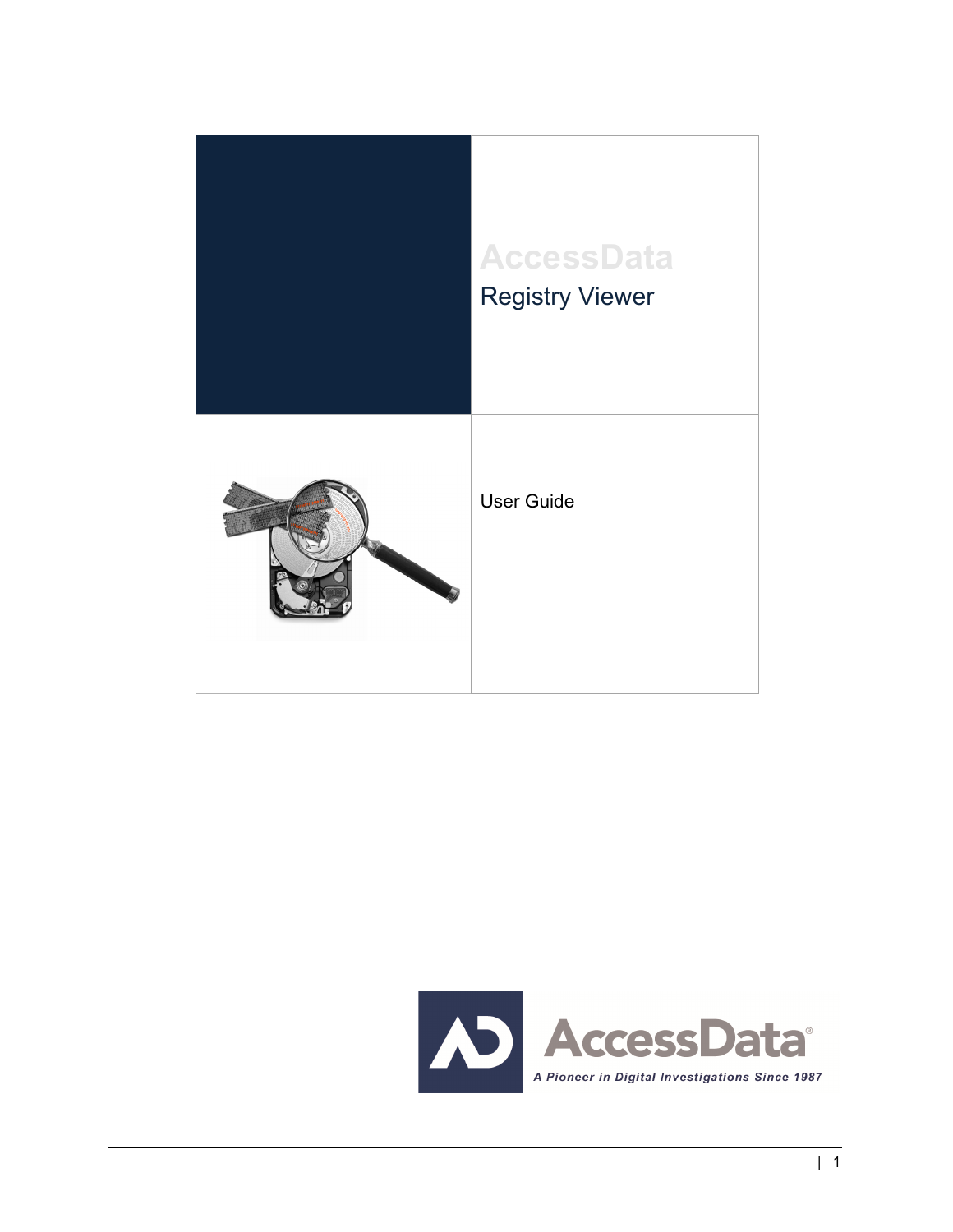# <span id="page-1-0"></span>AccessData Legal and Contact Information

Document date: March 4, 2014

### Legal Information

©2014 AccessData Group, Inc. All rights reserved. No part of this publication may be reproduced, photocopied, stored on a retrieval system, or transmitted without the express written consent of the publisher.

AccessData Group, Inc. makes no representations or warranties with respect to the contents or use of this documentation, and specifically disclaims any express or implied warranties of merchantability or fitness for any particular purpose. Further, AccessData Group, Inc. reserves the right to revise this publication and to make changes to its content, at any time, without obligation to notify any person or entity of such revisions or changes.

Further, AccessData Group, Inc. makes no representations or warranties with respect to any software, and specifically disclaims any express or implied warranties of merchantability or fitness for any particular purpose. Further, AccessData Group, Inc. reserves the right to make changes to any and all parts of AccessData software, at any time, without any obligation to notify any person or entity of such changes.

You may not export or re-export this product in violation of any applicable laws or regulations including, without limitation, U.S. export regulations or the laws of the country in which you reside.

AccessData Group, Inc. 588 W. 400 S. Suite 350 Lindon, Utah 84042 U.S.A. www.accessdata.com

### AccessData Trademarks and Copyright Information

- AccessData® is a registered trademark of AccessData Group, Inc.
- AD InSight® is a registered trademark of AccessData Group, Inc.
- AD Summation is a registered trademark of AccessData Group, Inc.
- Distributed Network Attack® is a registered trademark of AccessData Group, Inc.
- DNA® is a registered trademark of AccessData Group, Inc.
- Forensic Toolkit® is a registered trademark of AccessData Group, Inc.
- FTK® is a registered trademark of AccessData Group, Inc.
- Password Recovery Toolkit® is a registered trademark of AccessData Group, Inc.
- PRTK® is a registered trademark of AccessData Group, Inc.
- Registry Viewer® is a registered trademark of AccessData Group, Inc.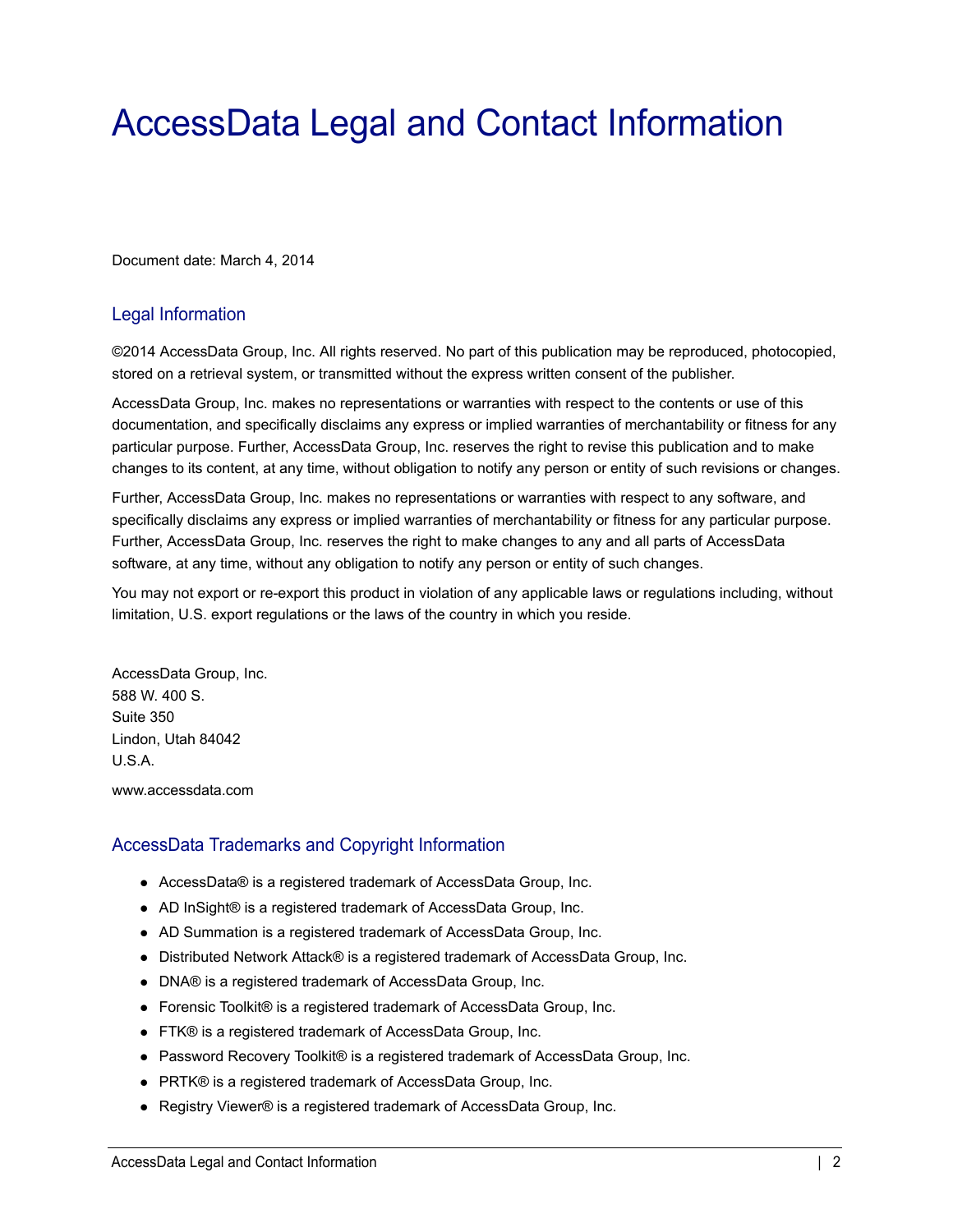A trademark symbol (®, ™, etc.) denotes an AccessData Group, Inc. trademark. With few exceptions, and unless otherwise notated, all third-party product names are spelled and capitalized the same way the owner spells and capitalizes its product name. Third-party trademarks and copyrights are the property of the trademark and copyright holders. AccessData claims no responsibility for the function or performance of third-party products.

Third party acknowledgements:

- FreeBSD ® Copyright 1992-2011. The FreeBSD Project .
- AFF® and AFFLIB® Copyright® 2005, 2006, 2007, 2008 Simson L. Garfinkel and Basis Technology Corp. All rights reserved.
- Copyright © 2005 2009 Ayende Rahien

BSD License: Copyright (c) 2009-2011, Andriy Syrov. All rights reserved. Redistribution and use in source and binary forms, with or without modification, are permitted provided that the following conditions are met: Redistributions of source code must retain the above copyright notice, this list of conditions and the following disclaimer; Redistributions in binary form must reproduce the above copyright notice, this list of conditions and the following disclaimer in the documentation and/or other materials provided with the distribution; Neither the name of Andriy Syrov nor the names of its contributors may be used to endorse or promote products derived from this software without specific prior written permission. THIS SOFTWARE IS PROVIDED BY THE COPYRIGHT HOLDERS AND CONTRIBUTORS "AS IS" AND ANY EXPRESS OR IMPLIED WARRANTIES, INCLUDING, BUT NOT LIMITED TO, THE IMPLIED WARRANTIES OF MERCHANTABILITY AND FITNESS FOR A PARTICULAR PURPOSE ARE DISCLAIMED. IN NO EVENT SHALL THE COPYRIGHT OWNER OR CONTRIBUTORS BE LIABLE FOR ANY DIRECT, INDIRECT, INCIDENTAL, SPECIAL, EXEMPLARY, OR CONSEQUENTIAL DAMAGES (INCLUDING, BUT NOT LIMITED TO, PROCUREMENT OF SUBSTITUTE GOODS OR SERVICES; LOSS OF USE, DATA, OR PROFITS; OR BUSINESS INTERRUPTION) HOWEVER CAUSED AND ON ANY THEORY OF LIABILITY, WHETHER IN CONTRACT, STRICT LIABILITY, OR TORT (INCLUDING NEGLIGENCE OR OTHERWISE) ARISING IN ANY WAY OUT OF THE USE OF THIS SOFTWARE, EVEN IF ADVISED OF THE POSSIBILITY OF SUCH DAMAGE.

WordNet License

This license is available as the file LICENSE in any downloaded version of WordNet.

### WordNet 3.0 license: (Download)

WordNet Release 3.0 This software and database is being provided to you, the LICENSEE, by Princeton University under the following license. By obtaining, using and/or copying this software and database, you agree that you have read, understood, and will comply with these terms and conditions.: Permission to use, copy, modify and distribute this software and database and its documentation for any purpose and without fee or royalty is hereby granted, provided that you agree to comply with the following copyright notice and statements, including the disclaimer, and that the same appear on ALL copies of the software, database and documentation, including modifications that you make for internal use or for distribution. WordNet 3.0 Copyright 2006 by Princeton University. All rights reserved. THIS SOFTWARE AND DATABASE IS PROVIDED "AS IS" AND PRINCETON UNIVERSITY MAKES NO REPRESENTATIONS OR WARRANTIES, EXPRESS OR IMPLIED. BY WAY OF EXAMPLE, BUT NOT LIMITATION, PRINCETON UNIVERSITY MAKES NO REPRESENTATIONS OR WARRANTIES OF MERCHANT- ABILITY OR FITNESS FOR ANY PARTICULAR PURPOSE OR THAT THE USE OF THE LICENSED SOFTWARE, DATABASE OR DOCUMENTATION WILL NOT INFRINGE ANY THIRD PARTY PATENTS, COPYRIGHTS, TRADEMARKS OR OTHER RIGHTS. The name of Princeton University or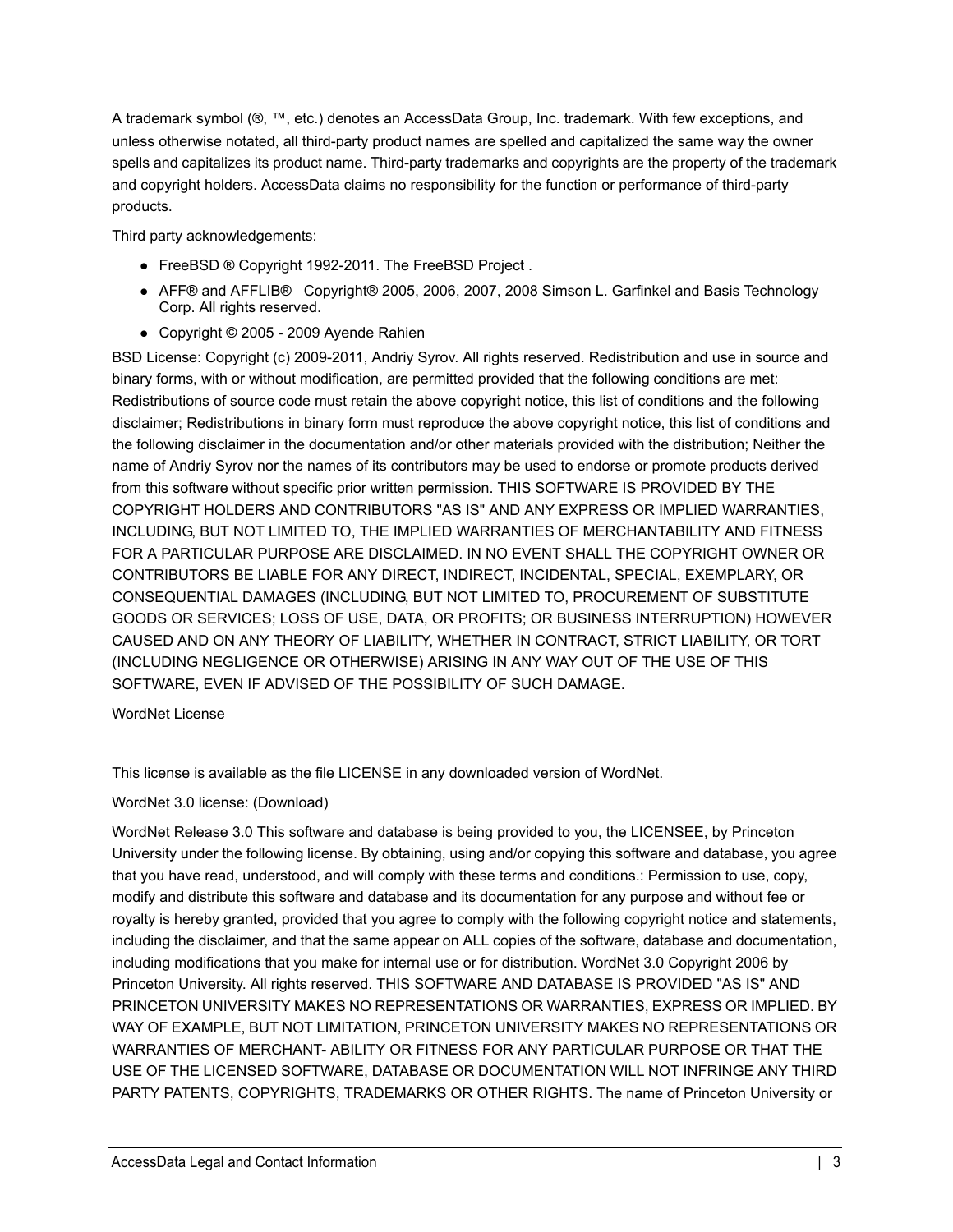Princeton may not be used in advertising or publicity pertaining to distribution of the software and/or database. Title to copyright in this software, database and any associated documentation shall at all times remain with Princeton University and LICENSEE agrees to preserve same.

### Documentation Conventions

In AccessData documentation, a number of text variations are used to indicate meanings or actions. For example, a greater-than symbol (>) is used to separate actions within a step. Where an entry must be typed in using the keyboard, the variable data is set apart using [*variable\_data*] format. Steps that require the user to click on a button or icon are indicated by **Bolded text**. This *Italic* font indicates a label or non-interactive item in the user interface.

A trademark symbol (®, ™, etc.) denotes an AccessData Group, Inc. trademark. Unless otherwise notated, all third-party product names are spelled and capitalized the same way the owner spells and capitalizes its product name. Third-party trademarks and copyrights are the property of the trademark and copyright holders. AccessData claims no responsibility for the function or performance of third-party products.

### **Registration**

The AccessData product registration is done at AccessData after a purchase is made, and before the product is shipped. The licenses are bound to either a USB security device, or a Virtual CmStick, according to your purchase.

### **Subscriptions**

AccessData provides a one-year licensing subscription with all new product purchases. The subscription allows you to access technical support, and to download and install the latest releases for your licensed products during the active license period.

Following the initial licensing period, a subscription renewal is required annually for continued support and for updating your products. You can renew your subscriptions through your AccessData Sales Representative.

Use License Manager to view your current registration information, to check for product updates and to download the latest product versions, where they are available for download. You can also visit our web site, www.accessdata.com anytime to find the latest releases of our products.

For more information, see Managing Licenses in your product manual or on the AccessData website.

### AccessData Contact Information

Your AccessData Sales Representative is your main contact with AccessData. Also, listed below are the general AccessData telephone number and mailing address, and telephone numbers for contacting individual departments.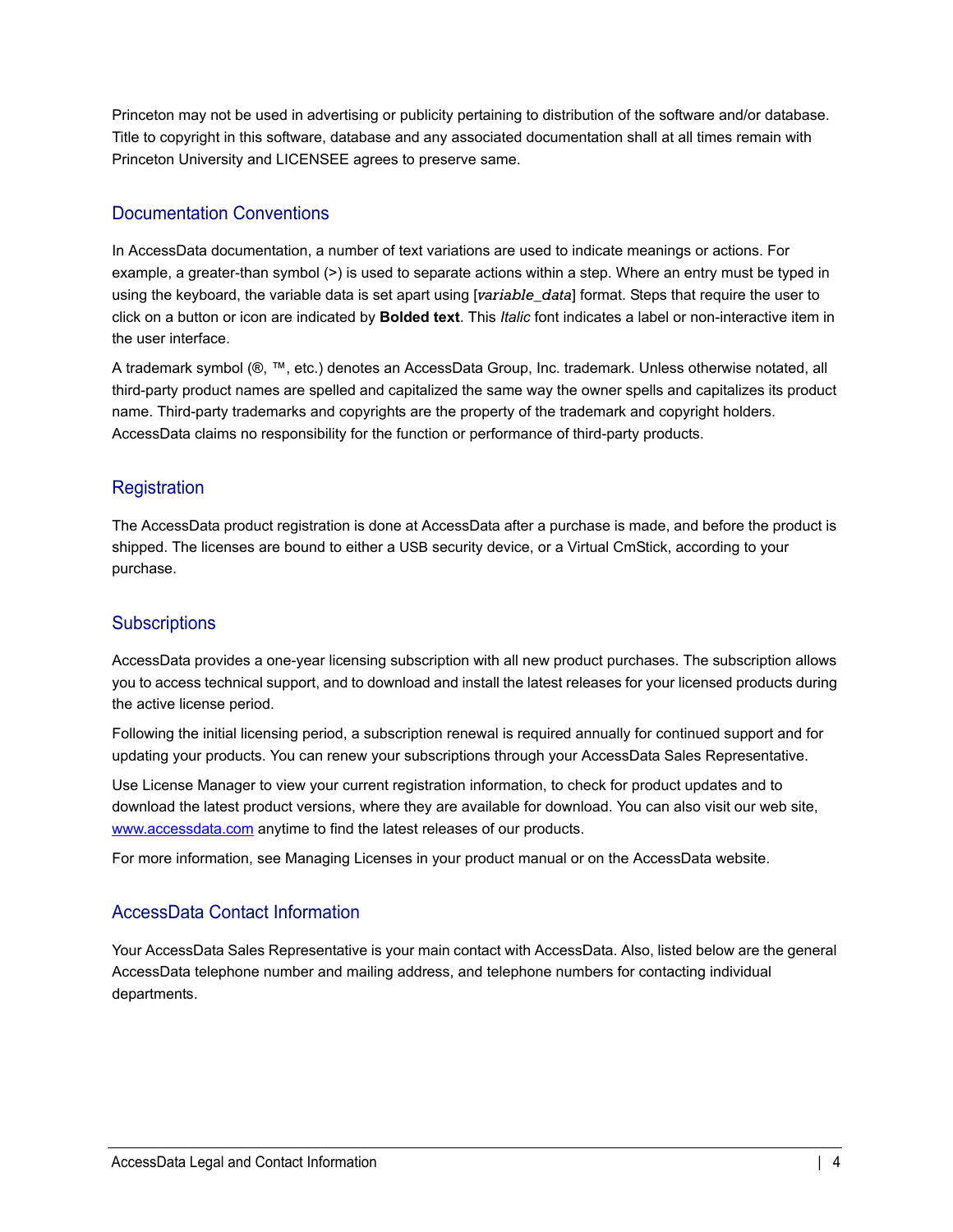### Mailing Address and General Phone Numbers

You can contact AccessData in the following ways:

#### **AccessData Mailing Address, Hours, and Department Phone Numbers**

| Corporate Headquarters:                   | AccessData Group, Inc.<br>588 W. 400 S.<br>Suite 350<br>Lindon, UT 84042 USA<br>Voice: 801.377.5410; Fax: 801.377.5426 |
|-------------------------------------------|------------------------------------------------------------------------------------------------------------------------|
| <b>General Corporate Hours:</b>           | Monday through Friday, $8:00$ AM $-5:00$ PM (MST)<br>AccessData is closed on US Federal Holidays                       |
| State and Local<br>Law Enforcement Sales: | Voice: 800.574.5199, option 1; Fax: 801.765.4370<br>Email: Sales@AccessData.com                                        |
| Federal Sales:                            | Voice: 800.574.5199, option 2; Fax: 801.765.4370<br>Email: Sales@AccessData.com                                        |
| Corporate Sales:                          | <i>Voice: 801.377.5410, option 3; Fax: 801.765.4370</i><br>Email: Sales@AccessData.com                                 |
| Training:                                 | Voice: 801.377.5410, option 6; Fax: 801.765.4370<br>Email: Training@AccessData.com                                     |
| Accounting:                               | <i>Voice:</i> 801.377.5410, option 4                                                                                   |

### Technical Support

Free technical support is available on all currently licensed AccessData products. You can contact AccessData Customer and Technical Support in the following ways:

#### **AD Customer & Technical Support Contact Information**

| <b>AD</b><br><b>SUMMATIONand</b><br><b>AD EDISCOVERY</b> | Americas/Asia-Pacific:<br>800.786.8369 (North America)<br>801.377.5410, option 5                                  |
|----------------------------------------------------------|-------------------------------------------------------------------------------------------------------------------|
|                                                          | Email: legalsupport@accessdata.com                                                                                |
| AD IBLAZE and<br><b>ENTERPRISE:</b>                      | Americas/Asia-Pacific:<br>800.786.2778 (North America)<br>801.377.5410, option 5<br>Email: support@summation.com  |
| All other AD<br><b>PRODUCTS</b>                          | Americas/Asia-Pacific:<br>800.658.5199 (North America)<br>801.377.5410, option 5<br>Email: support@accessdata.com |
| <b>AD</b><br><b>INTERNATIONAL</b><br><b>SUPPORT</b>      | Europe/Middle East/Africa:<br>+44 (0) 207 010 7817 (United Kingdom)<br>Email: emeasupport@accessdata.com          |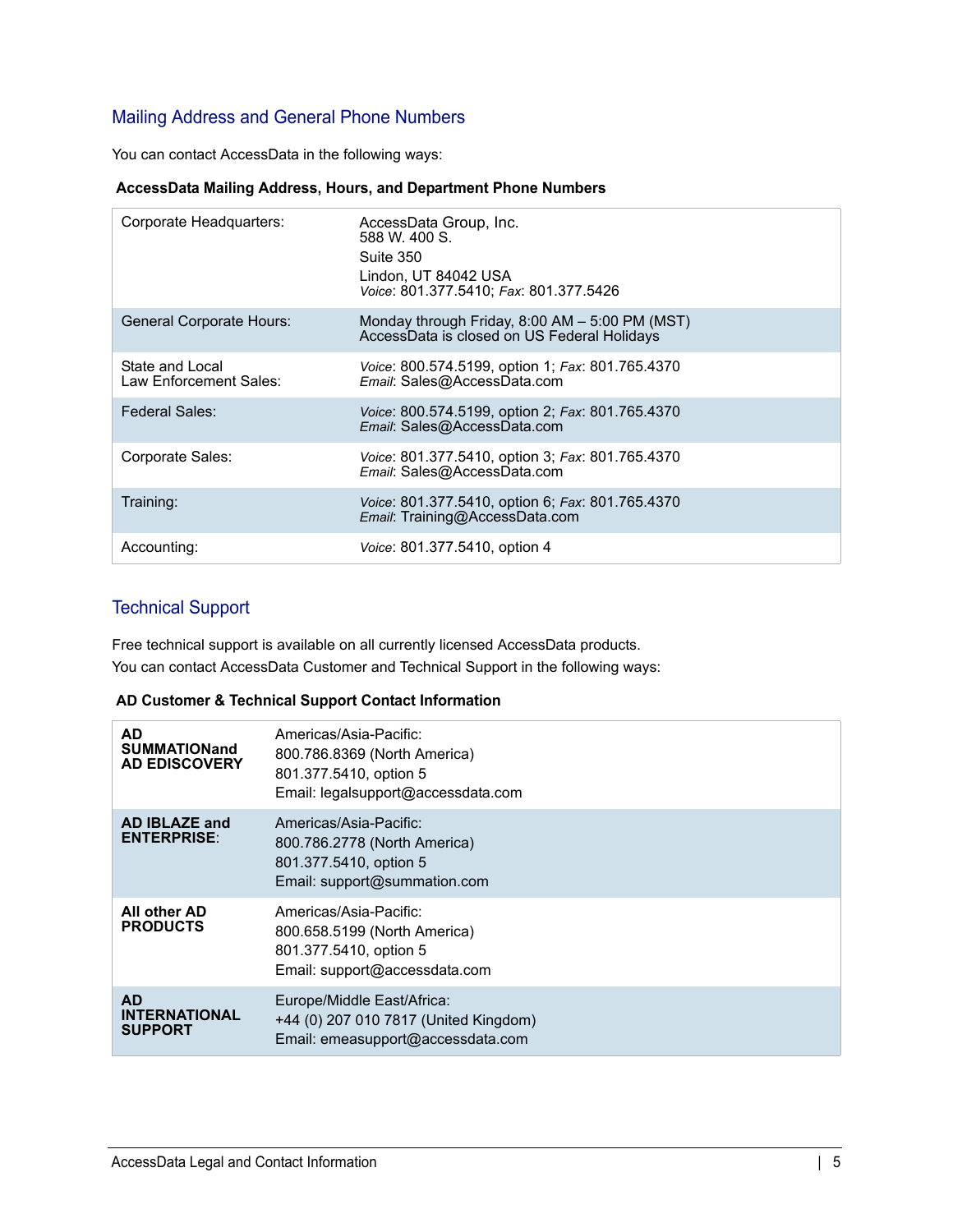### **AD Customer & Technical Support Contact Information (Continued)**

| Hours of Support: | Americas/Asia-Pacific:<br>Monday through Friday, 6:00 AM- 6:00 PM (PST), except corporate holidays.<br>Europe/Middle East/Africa:<br>Monday through Friday, 8:00 AM- 5:00 PM (UK-London) except corporate holidays. |
|-------------------|---------------------------------------------------------------------------------------------------------------------------------------------------------------------------------------------------------------------|
| Web Site:         | http://www.accessdata.com/support/technical-customer-support                                                                                                                                                        |
|                   | The Support website allows access to Discussion Forums, Downloads, Previous<br>Releases, our Knowledge base, a way to submit and track your "trouble tickets", and<br>in-depth contact information.                 |

### **Documentation**

Please email AccessData regarding any typos, inaccuracies, or other problems you find with the documentation: *documentation@accessdata.com*

### Professional Services

The AccessData Professional Services staff comes with a varied and extensive background in digital investigations including law enforcement, counter-intelligence, and corporate security. Their collective experience in working with both government and commercial entities, as well as in providing expert testimony, enables them to provide a full range of computer forensic and eDiscovery services.

At this time, Professional Services provides support for sales, installation, training, and utilization of FTK, FTK Pro, Enterprise, eDiscovery, and Lab. They can help you resolve any questions or problems you may have regarding these products

### Contact Information for Professional Services

Contact AccessData Professional Services in the following ways:

#### **AccessData Professional Services Contact Information**

| <b>Contact Method</b> | <b>Number or Address</b>                        |
|-----------------------|-------------------------------------------------|
| Phone                 | Washington DC: 410.703.9237                     |
|                       | North America: 801.377.5410                     |
|                       | North America Toll Free: 800-489-5199, option 7 |
|                       | International: +1.801.377.5410                  |
| Email                 | adservices@accessdata.com                       |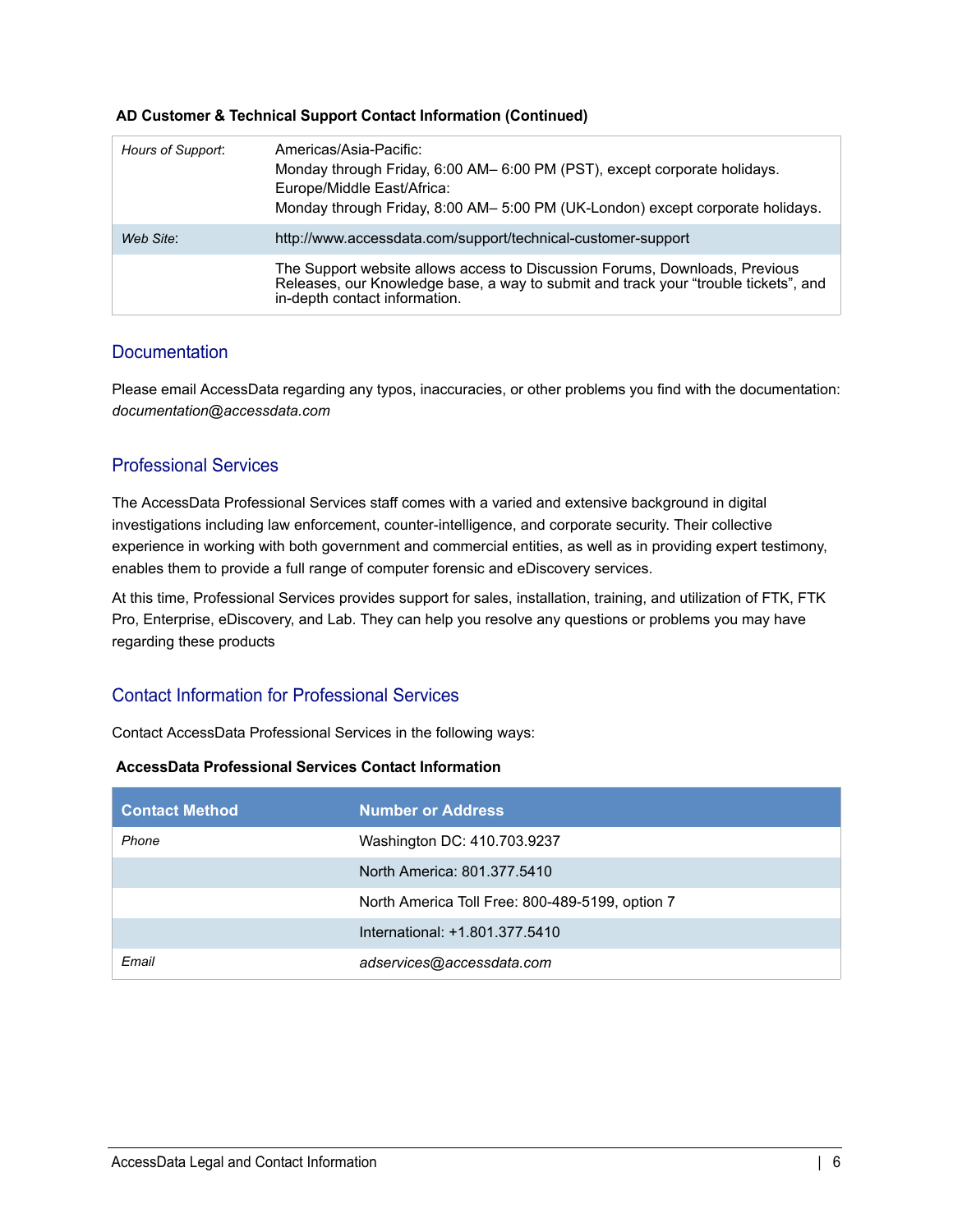# <span id="page-6-0"></span>Table of Contents

| Downloading the Installation File Albert 2014 and Albert 2014 and Albert 2014 and Albert 2014 and Albert 2014 |  |
|---------------------------------------------------------------------------------------------------------------|--|
|                                                                                                               |  |
|                                                                                                               |  |
|                                                                                                               |  |
|                                                                                                               |  |
|                                                                                                               |  |
|                                                                                                               |  |
|                                                                                                               |  |
|                                                                                                               |  |
|                                                                                                               |  |
| Integrating Registry Viewer with Other AccessData Tools 24                                                    |  |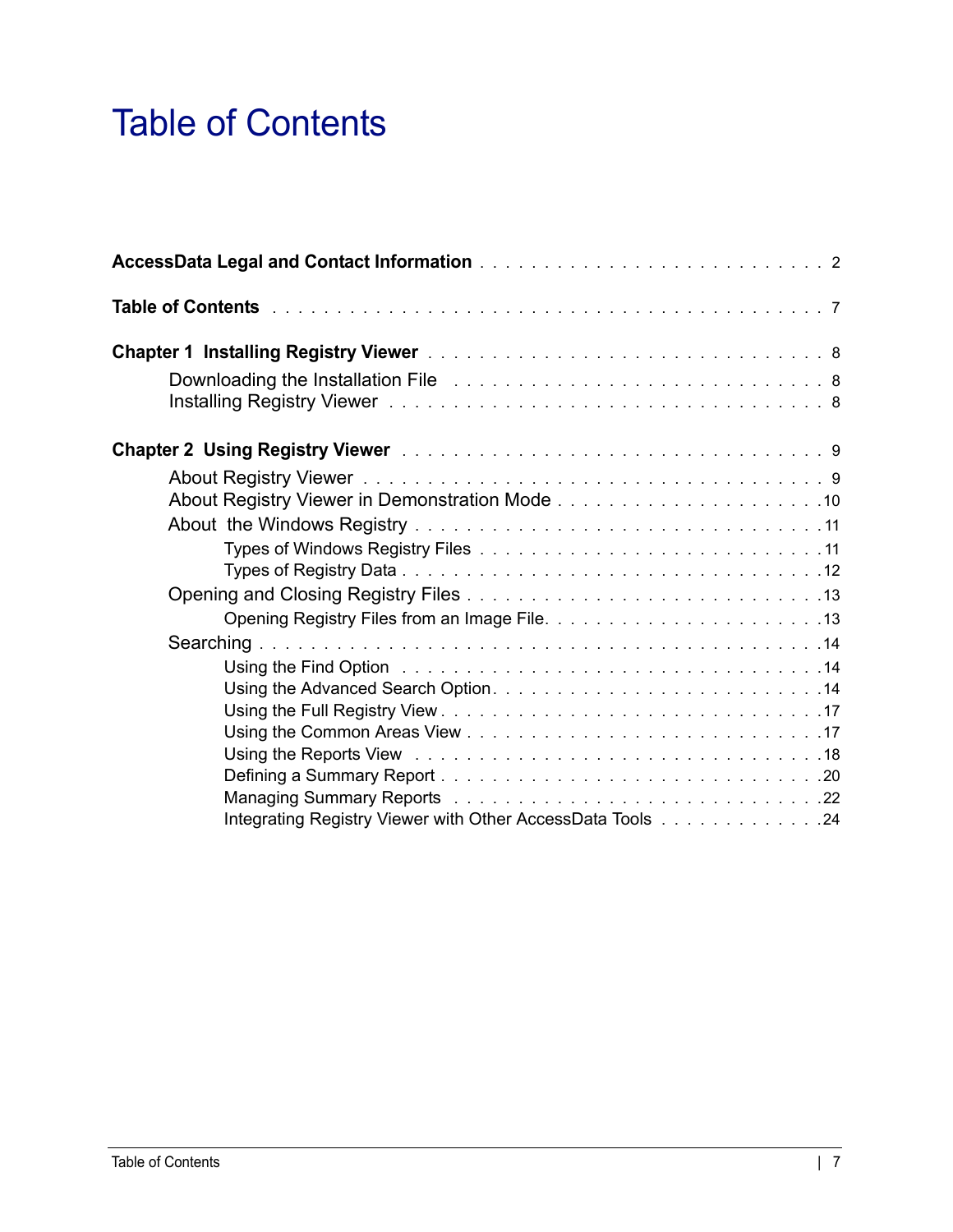# <span id="page-7-0"></span>Chapter 1 Installing Registry Viewer

This chapter explains how to install AccessData Registry Viewer.

# <span id="page-7-1"></span>Downloading the Installation File

[The Registry Viewer installation file is included on the product discs. It is also located at h](http://www.accessdata.com/support/product-downloads)ttp:// www.accessdata.com/support/product-downloads.

### **To download the Registry Viewer install file**

- 1. From the AccessData website, on the *Downloads* page, expand the *Registry Viewer* section.
- 2. Click **Registry Viewer x.x.x**.
- 3. Click **Download**.

# <span id="page-7-2"></span>Installing Registry Viewer

### **To install Registry Viewer**

- 1. Browse to the installation file. It can be on the AccessData product disc, or on your hard drive in the download destination folder.
- 2. Run the file AccessData Registry Viewer.exe.
- 3. On the *Welcome* screen, click **Next**.
- 4. Read and accept the *License Agreement*.
- 5. Click **Next**.
- 6. You can accept the default destination folder, or you browse to another folder.
- 7. Click **Next**.
- 8. In the *Ready to Install* window, click **Install**.
- 9. In the *Completed* window, click **Finish**.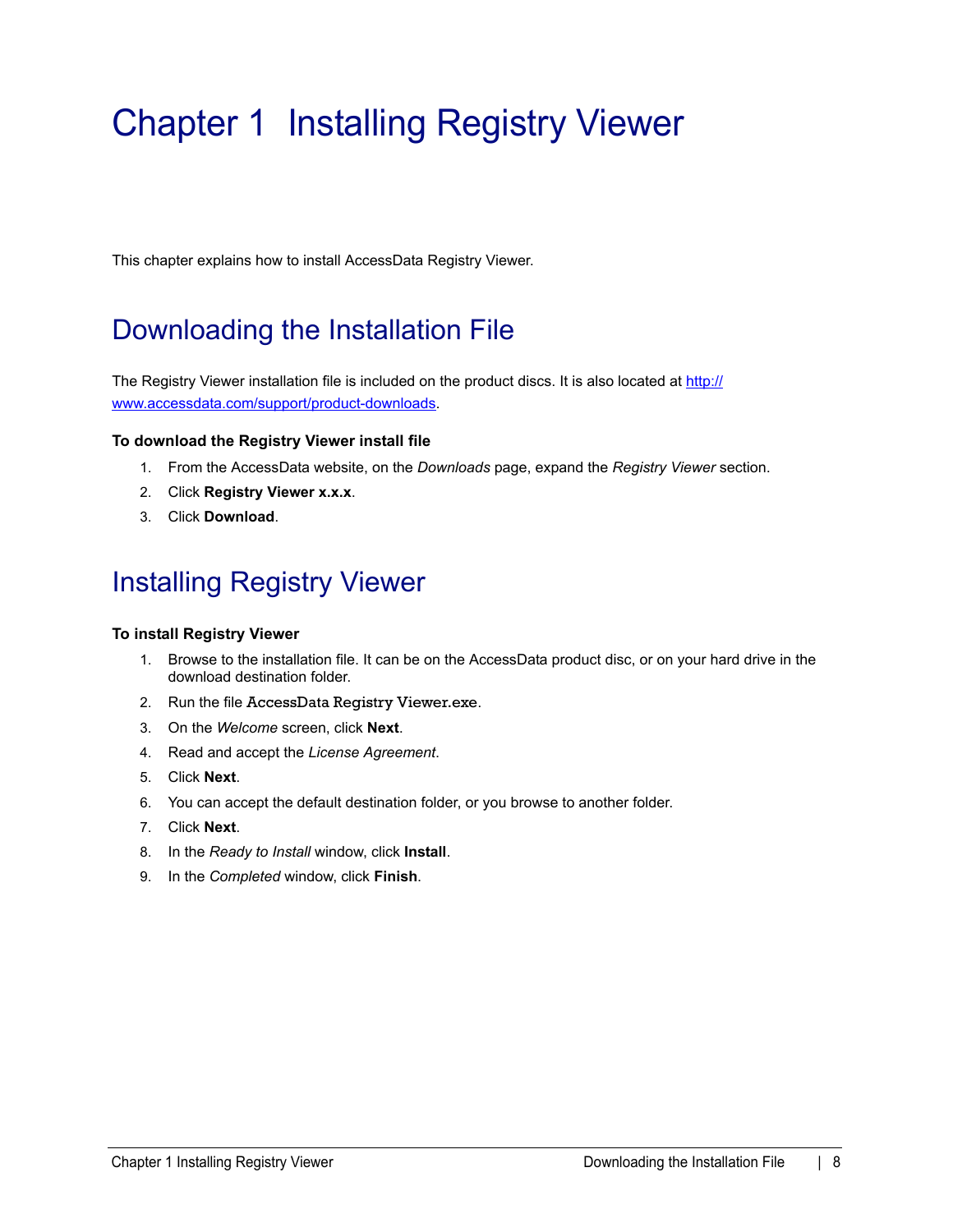# <span id="page-8-0"></span>Chapter 2 Using Registry Viewer

# <span id="page-8-1"></span>About Registry Viewer

AccessData® Registry Viewer™ lets you view the contents of Windows® operating system registries. Unlike the Windows Registry Editor, which can only display the current computer's registry, Registry Viewer lets you view registry files from any computer.

Registry Viewer gives you access to a registry's protected storage. The protected storage can contain passwords, usernames, and other information that is not accessible in Windows Registry Editor.

Registry Viewer provides several tools for obtaining and reporting important registry information.

The *Full Registry* view shows all the contents of a registry file, while the *Common Areas* view displays sections of the registry that are most likely to contain significant data. From either view, you can select keys and subkeys to add to a report.

The *Report* view displays keys that you select. You can print only the relevant information.

All of the views also contain two detail panes: a *Key Properties* viewer and a hexadecimal viewer. The *Key Properties* viewer displays any property values that are associated with a key that you select. The hexadecimal viewer displays a value that you select in hexadecimal format.

When you open a registry file, a tree view is displayed in the left pane of the *Full Registry* view. The tree is organized in a hierarchical structure. It is similar in appearance to the folder and file structure of the Windows file system. Each registry entry is called a key. Keys are denoted by a folder icon. Some keys contain subkeys, which can also contain subkeys.

When you select a key, the top-right pane displays the key's values, or the information that is associated with that key. Each value displays a name, a data type, and a representation of the value's data. The data type tells you what kind of data the value contains as well as how it is represented. For example, values of the REG BINARY type contain raw binary data and are displayed in hexadecimal format.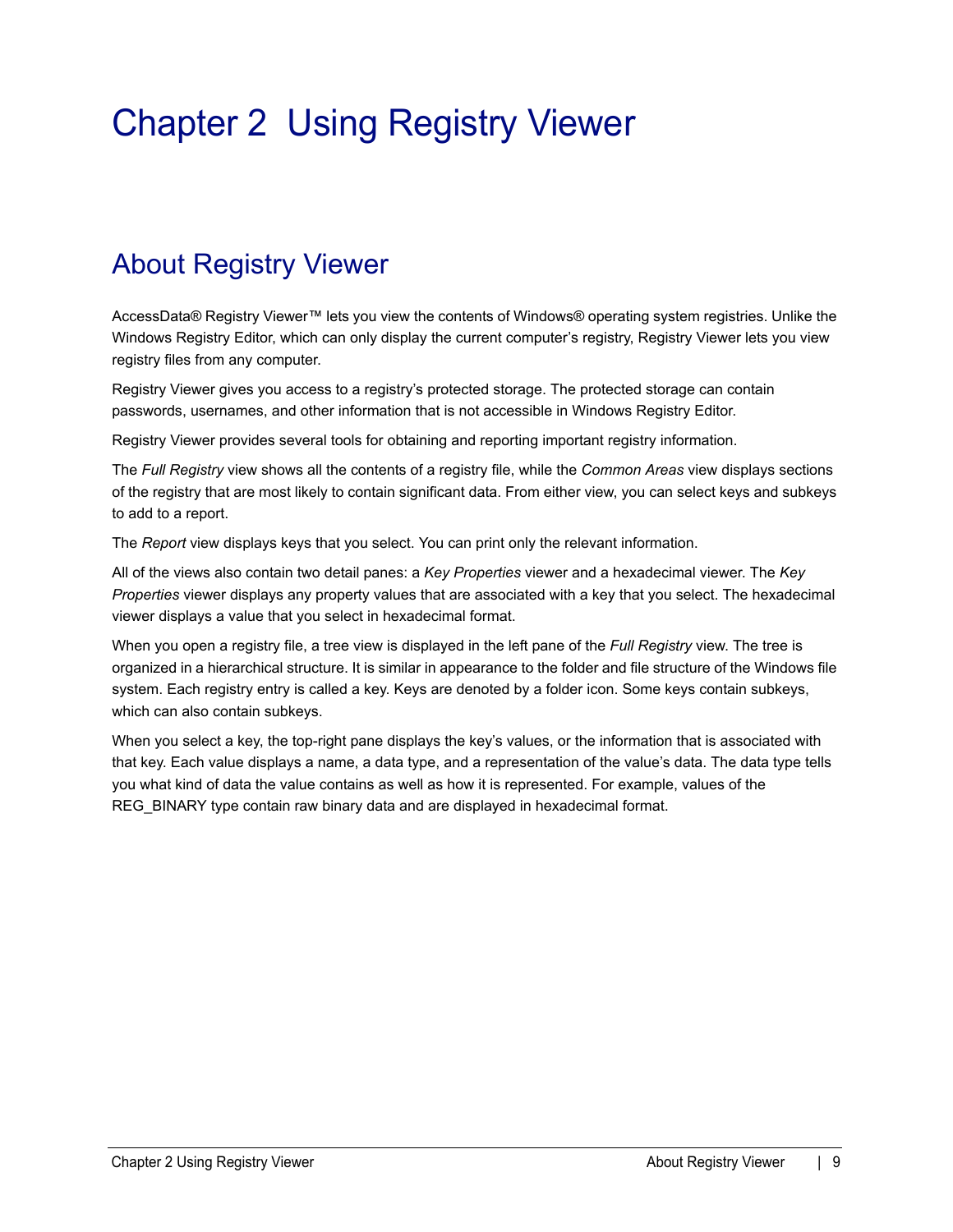#### **Registry Viewer**

| AccessData Registry Viewer - [SECURITY]                                                |                        |      |                             | o<br>$\Box$                       | $\mathbf x$ |  |
|----------------------------------------------------------------------------------------|------------------------|------|-----------------------------|-----------------------------------|-------------|--|
| File Edit Report View Window Help                                                      |                        |      |                             | $\Xi$<br>$\overline{\phantom{a}}$ | $\times$    |  |
| C)<br>$\begin{array}{c} \textbf{0} & \textbf{0} & \textbf{0} & \textbf{0} \end{array}$ |                        |      |                             |                                   |             |  |
| ⊟- <i>■</i> SECURITY                                                                   | Name                   | Type | Data                        |                                   |             |  |
| — <mark>©</mark> Cache                                                                 | $\mathbf{E}$ (default) |      | REG_TYPE_SZ (value not set) |                                   |             |  |
| 由 Policy<br><b>B</b> RXACT                                                             |                        |      |                             |                                   |             |  |
|                                                                                        |                        |      |                             |                                   |             |  |
|                                                                                        |                        |      |                             |                                   |             |  |
|                                                                                        | ∢                      |      | m                           |                                   |             |  |
| <b>E</b> Key Properties                                                                |                        |      |                             |                                   |             |  |
| Last Written Time<br>2/12/2008 11:19:27 UT                                             |                        |      |                             |                                   |             |  |
|                                                                                        |                        |      |                             |                                   |             |  |
|                                                                                        |                        |      |                             |                                   |             |  |
| <b>Last Written Time</b>                                                               |                        |      |                             |                                   |             |  |
| This indicates the last time this key was                                              | ∢                      |      | m                           |                                   |             |  |
| AccessData Registry Viewer                                                             |                        |      |                             |                                   |             |  |

# <span id="page-9-0"></span>About Registry Viewer in Demonstration Mode

Registry Viewer requires a dongle to access all of its program features. Registry Viewer runs in Demonstration mode if a valid dongle is not installed.

In Demonstration mode, the following program features are disabled:

- Common Areas view
- Report view
- Generate Report function
- Decryption and interpretation of protected storage areas

**Note:** The dongle is checked at the program startup. If you insert or remove the dongle during a session, Registry Viewer does not switch from Demomstration mode to Full mode. You must restart Registry Viewer in order to switch between the Demonstration mode and the Full program modes.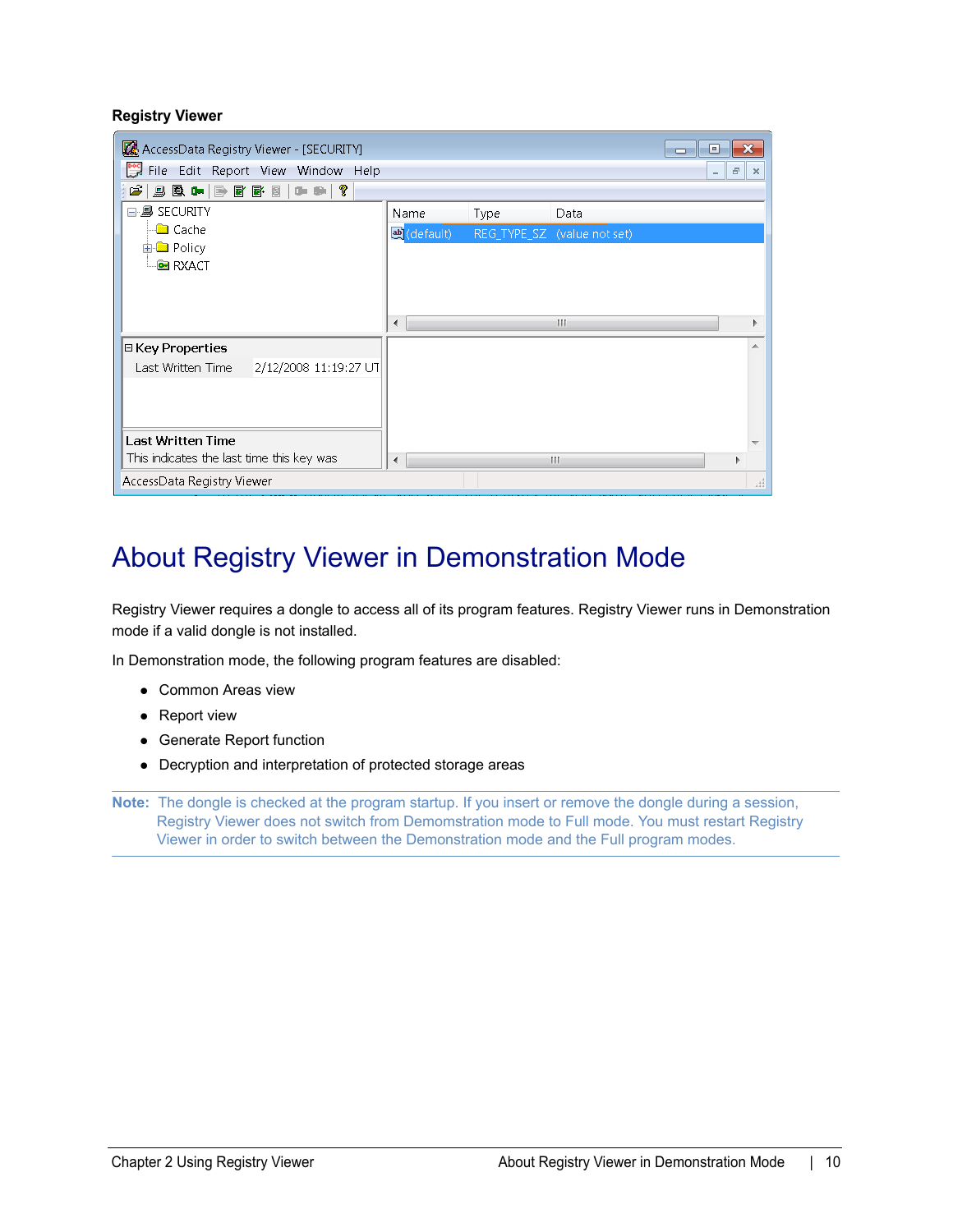# <span id="page-10-0"></span>About the Windows Registry

The Windows registry is a set of data files that the Windows operating system uses to control hardware, software, user information, and the overall functionality of the Windows interface. The files that make up the registry differ depending on the version of Windows. For forensic investigations, registry files are useful because they can contain the following information:

- The Usernames and passwords for programs, e-mail, and Internet sites.
- A history of the Internet sites that are visited, including the date and time for each.
- A record of the Internet queries done with Internet search engines such as Google™ or Yahoo®.
- A list of files that are recently accessed, such as documents and images.
- A list of all programs that are installed on the computer.

### <span id="page-10-1"></span>*Types of Windows Registry Files*

#### **Version** File Name Location **Contents** 98/ME system.dat Windows Protected storage for all users on the computer. All installed programs, their settings, and any usernames and passwords associated with them System settings. user.dat \Windows \Windows\profiles\user account Most recently used (MRU) files. 2000/XP ntuser.dat \Documents and Settings\user account Protected storage for the user. Most recently used (MRU) files. User preference settings. Default \Winnt\system32\confi g System settings. SAM \Winnt\system32\confi g User account management and security settings. Security \Winnt\system32\confi g Security settings. Software \Winnt\system32\confi g All installed programs, their settings, and any usernames and passwords associated with them. System \Winnt\system32\confi g System settings.

#### **Registry Files for Windows**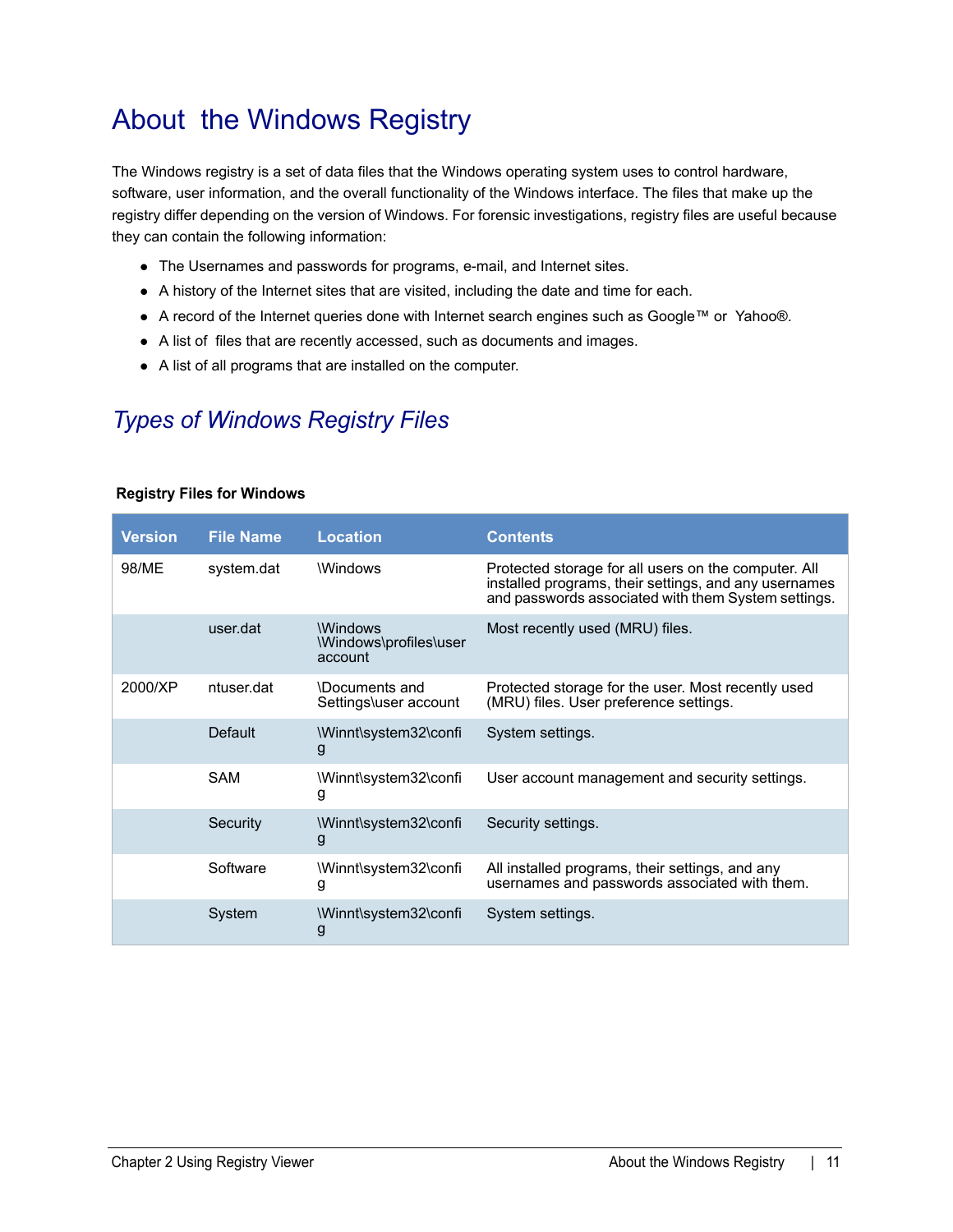## <span id="page-11-0"></span>*Types of Registry Data*

### **Possible Data Types in the Registry**

| <b>Data Type</b>                        | <b>Description</b>                                                                                                                                                                                                                                                                                                                                                                                            |
|-----------------------------------------|---------------------------------------------------------------------------------------------------------------------------------------------------------------------------------------------------------------------------------------------------------------------------------------------------------------------------------------------------------------------------------------------------------------|
| <b>REG BINARY</b>                       | Raw binary data that is displayed in hexadecimal format. Most hardware<br>component information is stored as binary data.                                                                                                                                                                                                                                                                                     |
| <b>REG DWORD</b>                        | Data represented by a number that is four bytes long (a 32-bit integer).<br>Many parameters for device drivers and services are this type, and are<br>displayed in binary, hexadecimal, or decimal format. Related values are:<br>DWORD LITTLE ENDIAN (the least significant byte is at the lowest<br>$\bullet$<br>address)<br>REG DWORD BIG ENDIAN (the least significant byte is at the highest<br>address) |
| REG_EXPAND_SZ                           | A variable-length data string.<br>This data type includes variables that are resolved when a program or<br>service uses the data.                                                                                                                                                                                                                                                                             |
| REG MULTI SZ                            | A multiple string. Entries are separated by spaces, commas, or other marks.<br>Values that contain lists or multiple values in a format that people can read<br>are usually this type.                                                                                                                                                                                                                        |
| REG_SZ                                  | A fixed-length text string.                                                                                                                                                                                                                                                                                                                                                                                   |
| <b>REG NONE</b>                         | Data with no particular type.<br>This data is written to the registry by the computer or application, and is<br>displayed in hexadecimal format.                                                                                                                                                                                                                                                              |
| <b>REG LINK</b>                         | A Unicode string naming a symbolic link.                                                                                                                                                                                                                                                                                                                                                                      |
| REG QWORD                               | Data represented by 64-bit integer.                                                                                                                                                                                                                                                                                                                                                                           |
| REG RESOURCE LIST                       | A series of nested arrays designed to store a resource list used by a<br>hardware device driver or one of the physical devices it controls.<br>This data is detected by the computer and is displayed in hexadecimal<br>format as a binary value.                                                                                                                                                             |
| REG RESOURCE REQUIR<br>EMENTS_LIST      | A series of nested arrays designed to store a device driver's list of possible<br>hardware recourses it, or one of the physical devices it controls, can use.<br>This data is detected by the computer and is displayed in hexadecimal<br>format as a binary value.                                                                                                                                           |
| REG FULL RESOURCE DE<br><b>SCRIPTOR</b> | A series of nested arrays designed to store a resource list used by a<br>physical hardware device.<br>This data is displayed in hexadecimal format as a binary value.                                                                                                                                                                                                                                         |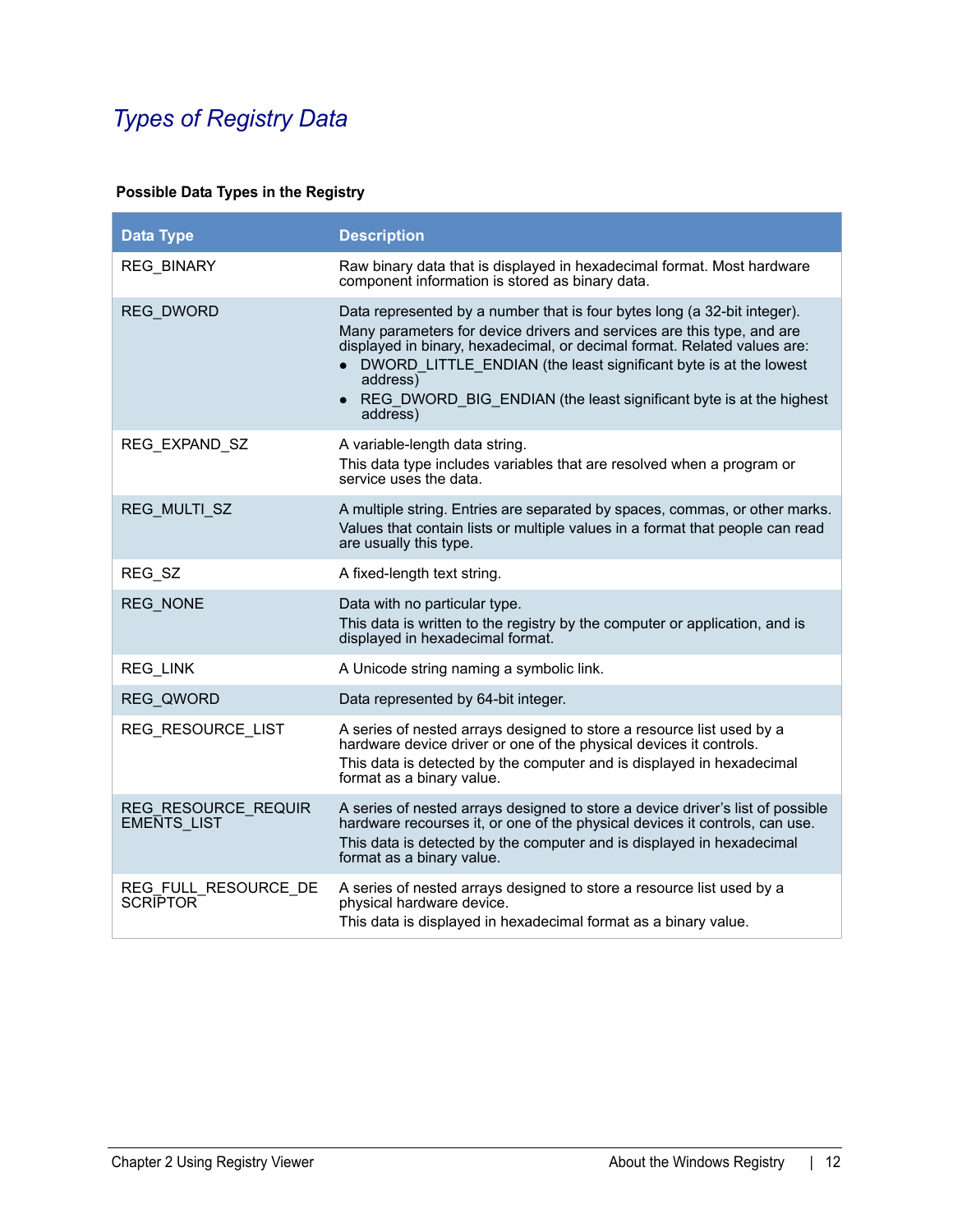# <span id="page-12-0"></span>Opening and Closing Registry Files

You can only have one registry file open at a time in Registry Viewer. If you want to open another file, you must either close the current file or you can open another instance of Registry Viewer.

### **To open a registry file**

- 1. Click **File > Open**.
- 2. In the *Open* dialog, locate and select the registry file that you want to view, and click **Open**. You can also drag-and-drop a registry file into Registry Viewer to open it, or open a recently used file by selecting **File** and then the filename from the menu.
- 3. To close a registry file, click **File > Close**.

### <span id="page-12-1"></span>*Opening Registry Files from an Image File*

Image files are an exact, bit-by-bit copy of the contents of a device. Image files let you view registry files of a device without affecting the original contents. You can create an image, export it from the device, and analyze it on a separate computer.

Registry Viewer integrates with AccessData Forensic Toolkit (FTK). In FTK you can extract and open image registry files at the same time. FTK automatically identifies the registry files that are available within the image for selection to view.

Upon selection, FTK automatically creates a temporary registry file that you can then view in Registry Viewer; when you're finished, FTK deletes the temporary file. For more information, see Integrating the Forensic Toolkit or see the Forensic Toolkit documentation.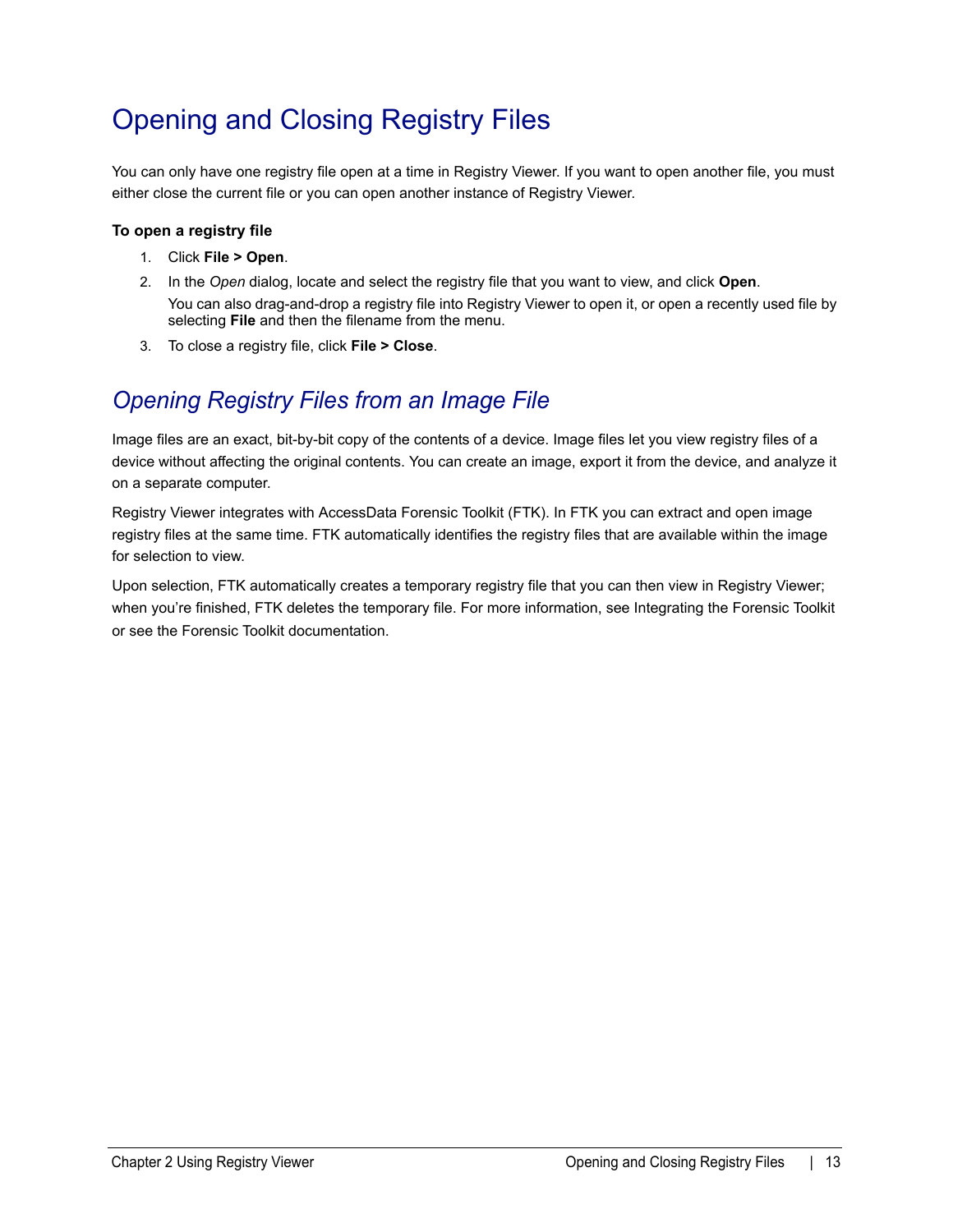## <span id="page-13-0"></span>**Searching**

The Find option allows you to quickly search keys, values, and data for the next occurrence of a specified text string. Registry Viewer provides three ways to perform live searches for specific information in a registry file: a quick search, an advanced search, and a search by last written date.

### <span id="page-13-1"></span>*Using the Find Option*

Find searches only in the currently open view. If you want to search the entire registry file, you must search from the *Full Registry* view. Likewise, if you want to search only in common areas, you must search from the *Common Areas* view, and so forth.

### **Find Dialog**

| Find                                                                                                                                                                                                                    |                                    |
|-------------------------------------------------------------------------------------------------------------------------------------------------------------------------------------------------------------------------|------------------------------------|
| Find what:<br>Look at<br>$ V $ Keys<br>Values<br>√ Data                                                                                                                                                                 | <b>Find Next</b><br>Cancel<br>Help |
| Match whole string only<br>Search terms are treated as ANSI text, Unicode text, and hex values.<br>When searching for hex values, DO NOT prefix them with '0x', suffix<br>them with 'h', or separate bytes with spaces. |                                    |

#### **To use the Find option**

- 1. From the menu, select **Edit > Find**.
- 2. In the *Find What* field, enter the text string for which you want to search.
- 3. Select the registry file areas you want to search.
	- Mark the **Keys** check box to search for the specified string in all key names.
	- Mark the **Values** check box to search for the specified string in all value names.
	- Mark the **Data** check box to search for the specified string in all value data.
	- Mark the Match Whole String Only check box to find only data that matches the entire specified string.
- 4. Click **Find Next** to search for the specified string. When Registry Viewer finds a match to the specified string, it expands the registry tree and highlights the key that contains the matching data.
- 5. To search for the next instance of the specified string, select **Edit > Find Next** from the menu, or press **F3**.

### <span id="page-13-2"></span>*Using the Advanced Search Option*

The *Advanced Find* option lets you search for and view all instances of a specific text string. You can also add the search results to the *Report* view.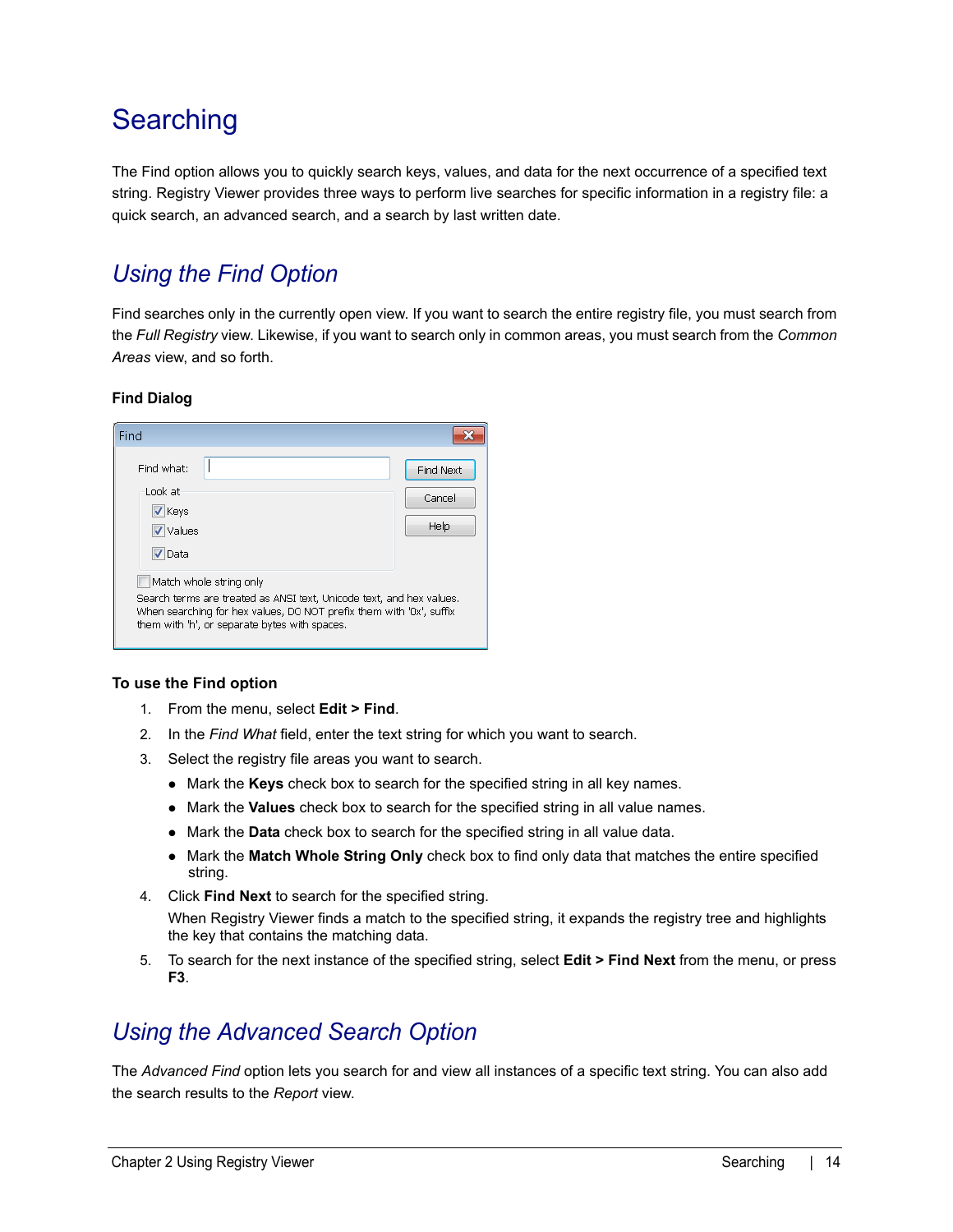#### **Advanced Find Dialog**

| Find what:<br>The Full Registry<br>in<br>ØO |     | Look at<br>$\sqrt{\phantom{a}}$ Keys<br>Values<br>$\sqrt{ }$ Data<br>▼<br>Match whole string only | Search<br>Clear Results | Add to Report<br>Done<br>Found 0 keys |
|---------------------------------------------|-----|---------------------------------------------------------------------------------------------------|-------------------------|---------------------------------------|
| Last Written                                | Key |                                                                                                   | Values                  |                                       |
|                                             |     |                                                                                                   |                         |                                       |
|                                             |     |                                                                                                   |                         |                                       |
|                                             |     |                                                                                                   |                         |                                       |
|                                             |     |                                                                                                   |                         |                                       |

#### **To use the Advanced Find Option**

- 1. From the menu, select **Edit > Advanced Find**.
- 2. In the *Find What* field, enter the text string for which you want to search.
- 3. In the drop-down box, select the registry area you want to search: **Full Registry**, **Report Items**, or **Common Areas**.
- 4. Mark the registry file items you want to search:
	- Mark the **Keys** check box to search for the specified string in all key names.
	- Mark the **Values** check box to search for the specified string in all value names.
	- Mark the **Data** check box to search for the specified string in all value data.
- 5. Check **Match Whole String Only** to find only data that matches the entire specified string.
- 6. Click **Search** to look for all instances of the specified string. Registry Viewer displays all keys that contain matching data in the results list. The total number of found keys is displayed at the upper-right corner of the list.
- 7. To add keys in the Results list to the Report view
	- 7a. Mark the check box next to the keys you want to add.
	- 7b. To check all listed keys, click the check mark button.
	- 7c. To uncheck all marked keys, click the empty button.
	- 7d. Click **Add to Report**.
	- 7e. The marked keys are added to the *Report* view at the root level.
	- 7f. Click **Clear Results** to clear all found keys from the *Results* list.
	- 7g. When finished, click **Done**.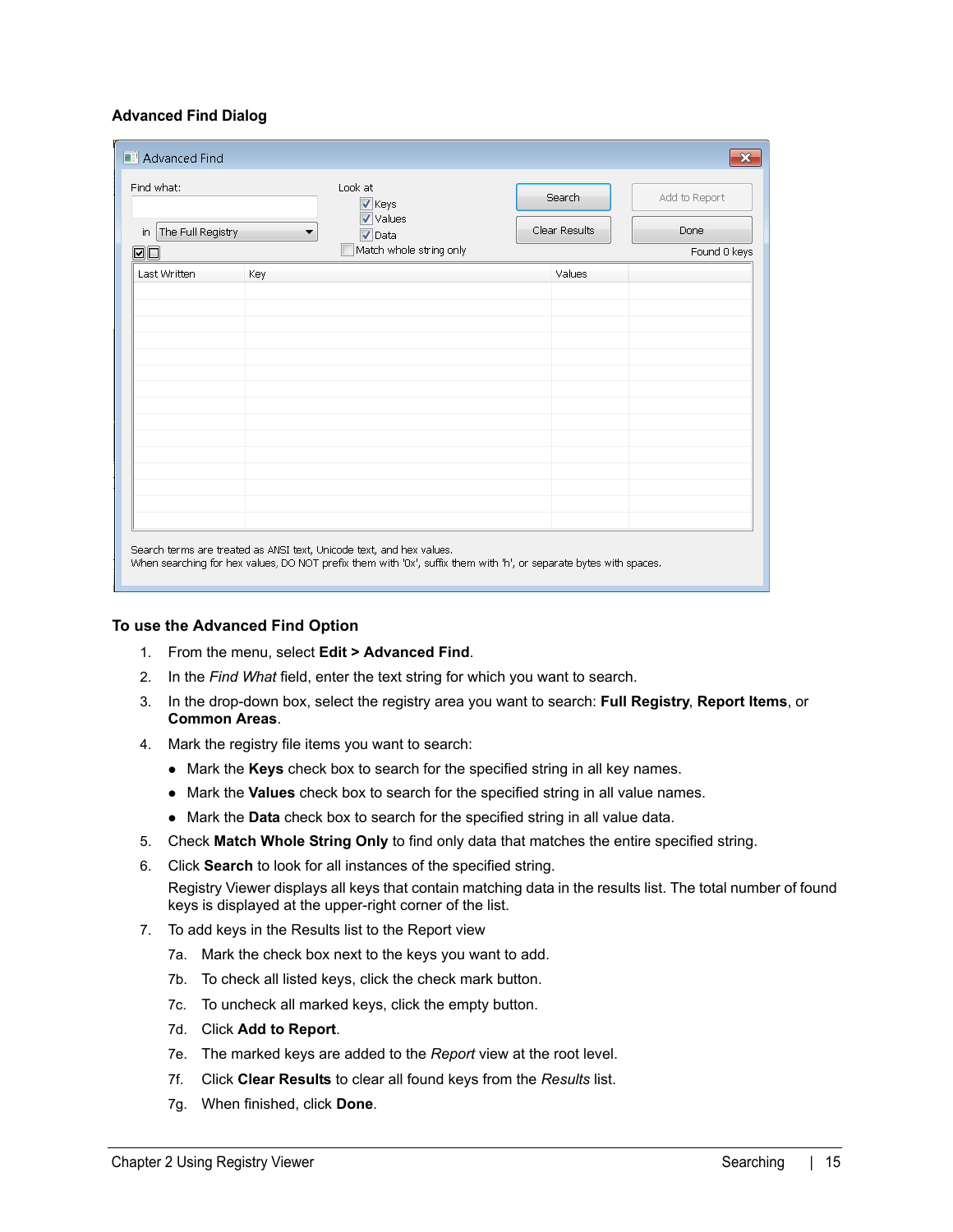### Using the Search by Date Option

The *Search by Date* option lets you search for keys based on the date they were last written to the registry file. You can add found keys to the *Report* view.

#### **To use Search by Date to search for keys**

1. From the menu, select **Edit > Search by Date**.

#### **Search by Last Written Date Dialog**

| Search by Last Written Date                                                          |     |          |    |               |        | $\mathbf{x}$<br>$\Box$<br><u> — 1</u> |
|--------------------------------------------------------------------------------------|-----|----------|----|---------------|--------|---------------------------------------|
| Search for keys last written<br>during a date range<br>during and after a given date |     | 4/1/2011 | ⊞▼ | Search        |        | Add to Report                         |
| during and before a given date                                                       |     | 4/1/2011 | ⊞∽ | Clear Results |        | Done                                  |
| The Full Registry<br>Search<br>$\Box$                                                | ▼   |          |    |               |        | Found 0 keys                          |
| Last Written                                                                         | Key |          |    |               | Values |                                       |
|                                                                                      |     |          |    |               |        |                                       |
|                                                                                      |     |          |    |               |        |                                       |
|                                                                                      |     |          |    |               |        |                                       |
|                                                                                      |     |          |    |               |        |                                       |
|                                                                                      |     |          |    |               |        |                                       |
|                                                                                      |     |          |    |               |        |                                       |
|                                                                                      |     |          |    |               |        |                                       |
|                                                                                      |     |          |    |               |        |                                       |
|                                                                                      |     |          |    |               |        |                                       |
|                                                                                      |     |          |    |               |        |                                       |
|                                                                                      |     |          |    |               |        |                                       |
|                                                                                      |     |          |    |               |        |                                       |

- 2. Select the date range you want to search.
	- **Select During a Date Range** to search for keys last written between two specified dates.
	- Select **During and After a Given Date** to search for keys last written on or after a specified date.
	- Select **During and Before a Given Date** to search for keys last written on or before a specified date.
- 3. In the **Search In** drop-down, select the registry area you want to search: **Full Registry**, **Report Items**, or **Common Areas**.
- 4. In the date fields, enter a date, or click the drop-down arrow to select a date from the pop-up calendar.
- 5. Click **Search** to look for all keys last written in the specified date range. Registry Viewer displays all matching keys in the *Results* list. The total number of found keys is displayed at the upper-right corner of the list.
- 6. To add keys in the Results list to the Report view
	- 6a. Mark the check box next to the keys you want to add.
	- 6b. To check all listed keys, click the check mark button.
	- 6c. To uncheck all marked keys, click the empty button.
	- 6d. Click **Add to Report**.

The marked keys are added to the *Report* view at the root level.

- 6e. Click **Clear Results** to clear all found keys from the *Results* list.
- 6f. When finished, click **Done**.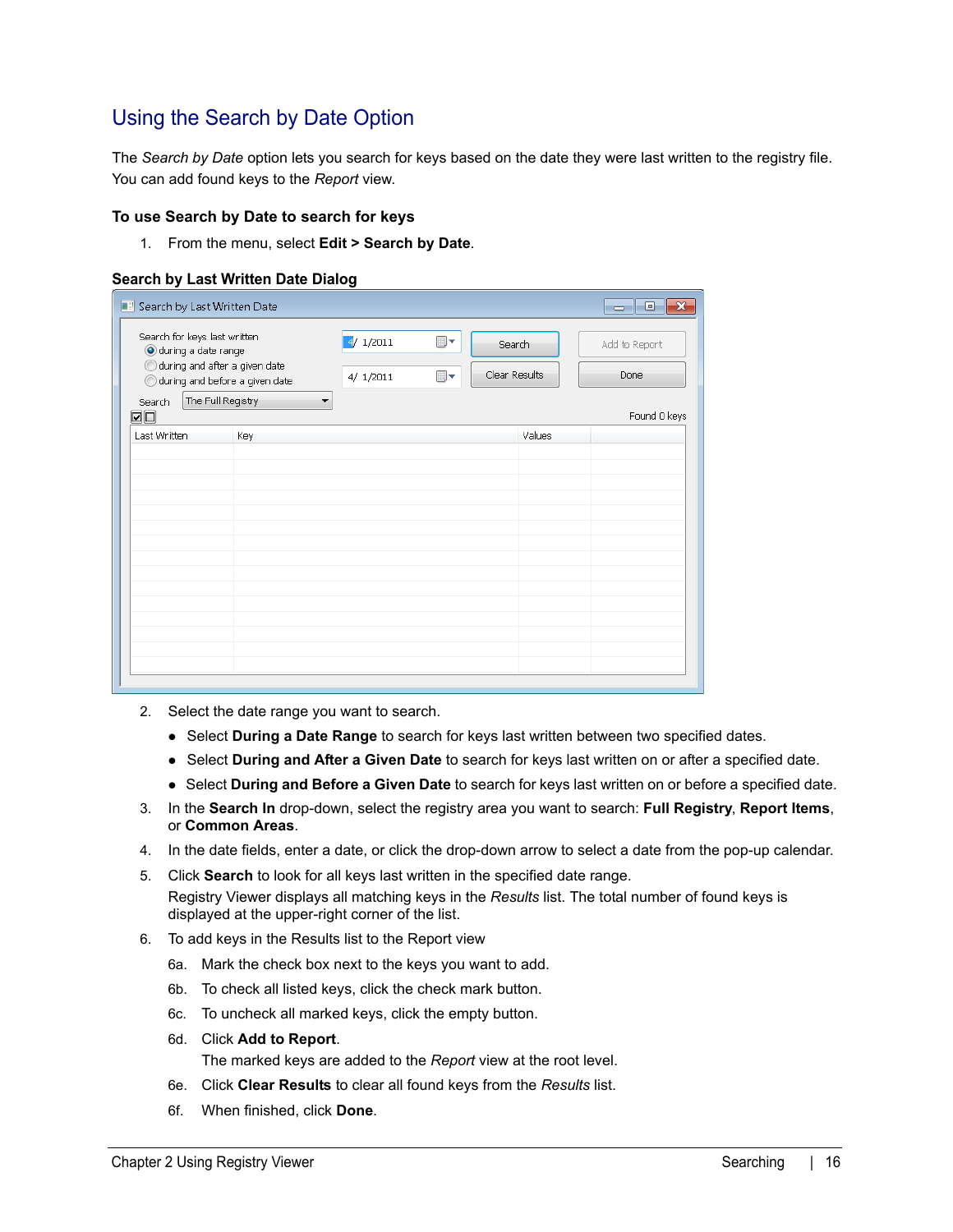### <span id="page-16-0"></span>*Using the Full Registry View*

The *Full Registry* view displays all the contents of the open registry file. A Windows registry is made up of multiple files. Because Registry Viewer opens one file at a time, it does not display the whole registry but only the information contained in the currently open file.

The *Full Registry* view is the default view when opening a file.

#### **To open the Full Registry view**

Select **View > Full Registry** from the menu.

### <span id="page-16-1"></span>*Using the Common Areas View*

The *Common Areas* view helps you quickly access those areas of a registry file most likely to contain information important to you. Unlike the Full Registry view, which displays all the contents of a registry file, the *Common Areas* view shows only those keys, such as usernames, passwords, browser history, which you have marked in other registry files as forensically interesting.

**Note:** Registry viewer provides some customizable common areas by default.

Of course, the various files that make up a registry contain different information, so the keys and subkeys that appear in your *Common Areas* view depend upon whether they exist in the newer registry file as well.

#### **To view the Common Areas**

Select **View > Common Areas** from the menu.

### Adding Keys to the Common Areas View

Registry Viewer keeps track of each key you add, remembering them between registry files and sessions. Keys that have been added to the *Common Areas* view are identified by a folder icon overlaid by a green key .

#### **To add a key to the Common Areas view**

- 1. Select **View > Full Registry** from the menu.
- 2. In the registry tree, locate and select the key you want to add.
- 3. Select **Edit > Add to Common Areas**.

### Removing Keys from the Common Areas View

Registry Viewer keeps track of each key you remove. The folder icon no longer appears next to the key.

#### **To remove a key from the Common Areas view**

- 1. In the *Common Areas* view, locate and select the key you want to remove.
- 2. From the menu, select **Edit > Remove from Common Areas**.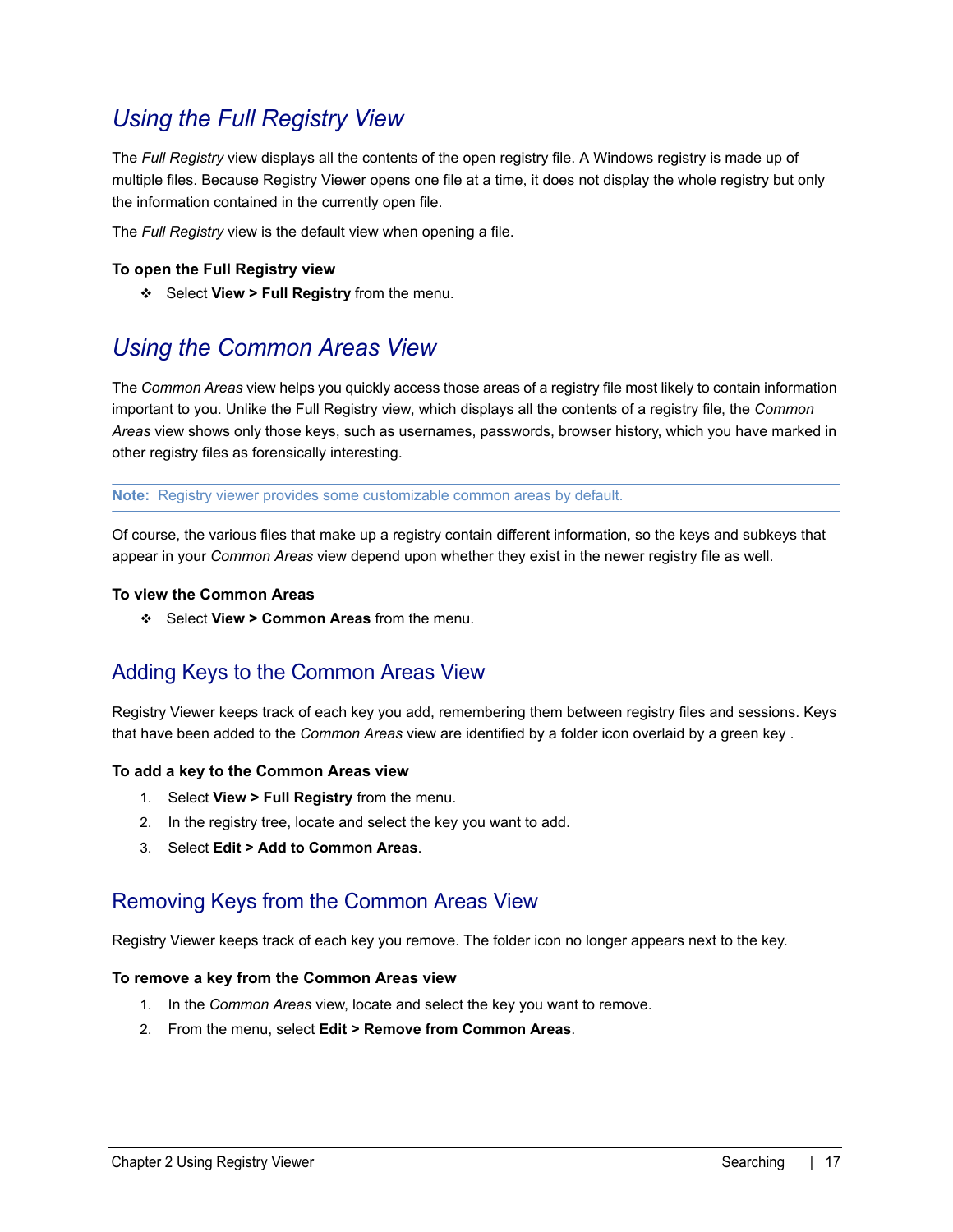### <span id="page-17-0"></span>*Using the Reports View*

The *Report* view lists the keys you add to a report in the order you add them. You can reorder keys in the tree by dragging them up or down. You can also remove keys from the *Report* view. When you are finished, you can generate a report file containing all the selected keys and their associated information.

#### **To view the Report view**

Select **View > Report Items** from the menu.

### Adding Keys to the Report View

Keys added to the Report view are not saved between sessions or registry files. To save a record of this information, you must generate a report file or a summary report before closing the registry file or exiting Registry Viewer.

Keys that have been added to the Report view are identified by special folder icons in the registry tree:

- $\bullet$  Keys added individually are denoted by:
- Keys added with children are denoted by:  $\frac{1}{2}$
- Keys added as children of a parent key are denoted by:  $\Box$

#### **To add a key to the Report view**

- 1. Open the view that contains the keys you want to add.
	- To open the Full Registry, select **View > Full Registry** from the menu.
	- To open the Common Areas, select **View > Common Areas** from the menu.
- 2. In the registry tree, locate and select the key you want to add.
- 3. Add the key to the *Report* view by doing one of the following:
	- From the menu, select **Report > Add to Report**.
	- From the menu, select **Report > Add to Report with Children**.

**Note:** In the *Common Areas* view, if you select the **Common Areas** root item in the tree, this option becomes *Add Children to Report*. Each child key (with its subkeys) under the *Common Areas* root item is added individually to the *Report* view. Because each key is added at the main level of the *Report* tree, you can also remove individual keys. For more information on removing keys, see the following section "Removing Keys from the Report View."

The selected key is added to the *Report* view at the root of the *Report* tree.

### Removing Keys from the Report View

You can remove keys from the *Report* view. You can remove only keys at the main level of the *Report* tree. You cannot remove individual subkeys.



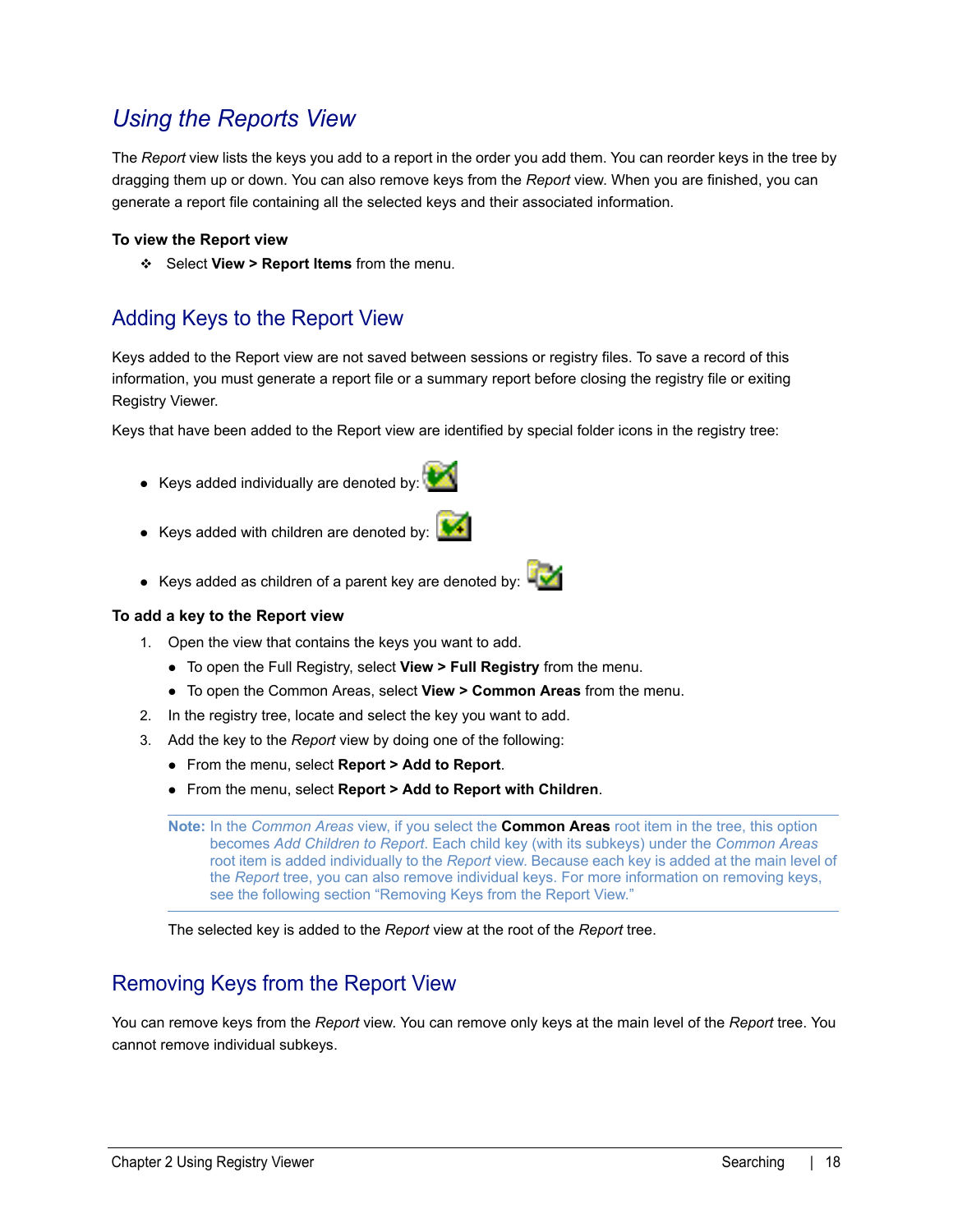#### **To remove a key from the Report view**

- 1. In the *Report* view, *Full Registry* view, or *Common Areas* view, locate and select the key you want to remove.
- 2. From the menu, select **Report > Remove from Report**.
- 3. To remove all keys from the *Report* view, select **Report > Clear All Report Entries** from the menu.

### Generating a Report

After you have finished adding keys to the *Report* view, you can generate a printable, HTML report file containing all the selected keys and their associated information.

#### **To generate a report file**

- 1. From the menu, select **Report > Generate Report**. The *Create Report* dialog appears.
- 2. In the *Report Title* field, enter a title for the report.
- 3. In the *Report Location* field, enter the location where you want to save the report file or click **Browse** to navigate to the directory location. The default location for report files is \AccessData\AccessData Registry Viewer\Report.
- 4. In the *Report Filename* field, enter a filename for the report file.
- 5. The name of the current registry file is entered by default.
- 6. Mark the **Reduce Excess Data Output** check box to limit the data displayed for a value or string to the first 17 bytes.
- 7. In the generated report, you can view the additional data for a value or string by moving your cursor over the *Data* field. A pop-up displays the complete data.
- 8. Mark the **Also Show DWORD Values as Timestamps** check box to display timestamp equivalents for all DWORD values.
- 9. Timestamps are displayed in both UTC and local time formats.
- 10. Mark the **Show Key Properties Only** check box to include the items displayed in the *Key Properties* pane.
- 11. Mark the **View Report when Created** check box to automatically open the newly created report file (Index.htm) in your Internet browser.
- 12. Click **OK** to generate the report file.

If you integrate Registry Viewer with AccessData Forensic Toolkit (FTK), Registry Viewer uses the case report location defined in FTK as the default location for the generated report. For more information, see Integrating the Forensic Toolkit or see the Forensic Toolkit manual.

### Generating a File-types Report

Registry Viewer lets you create a report that identifies all the file-type information stored in the currently open registry file. A file's type indicates what kind of information is stored in the file. Each file type is associated with one or more filename extensions (e.g., .txt, .doc, and .htm) and with the programs that can open those files.

### **To generate a file types report**

- 1. From the menu, select **Report > Generate File Types Report**. The *Create File Types Report* dialog appears.
- 2. In the *Report Title* field, enter a title for the report.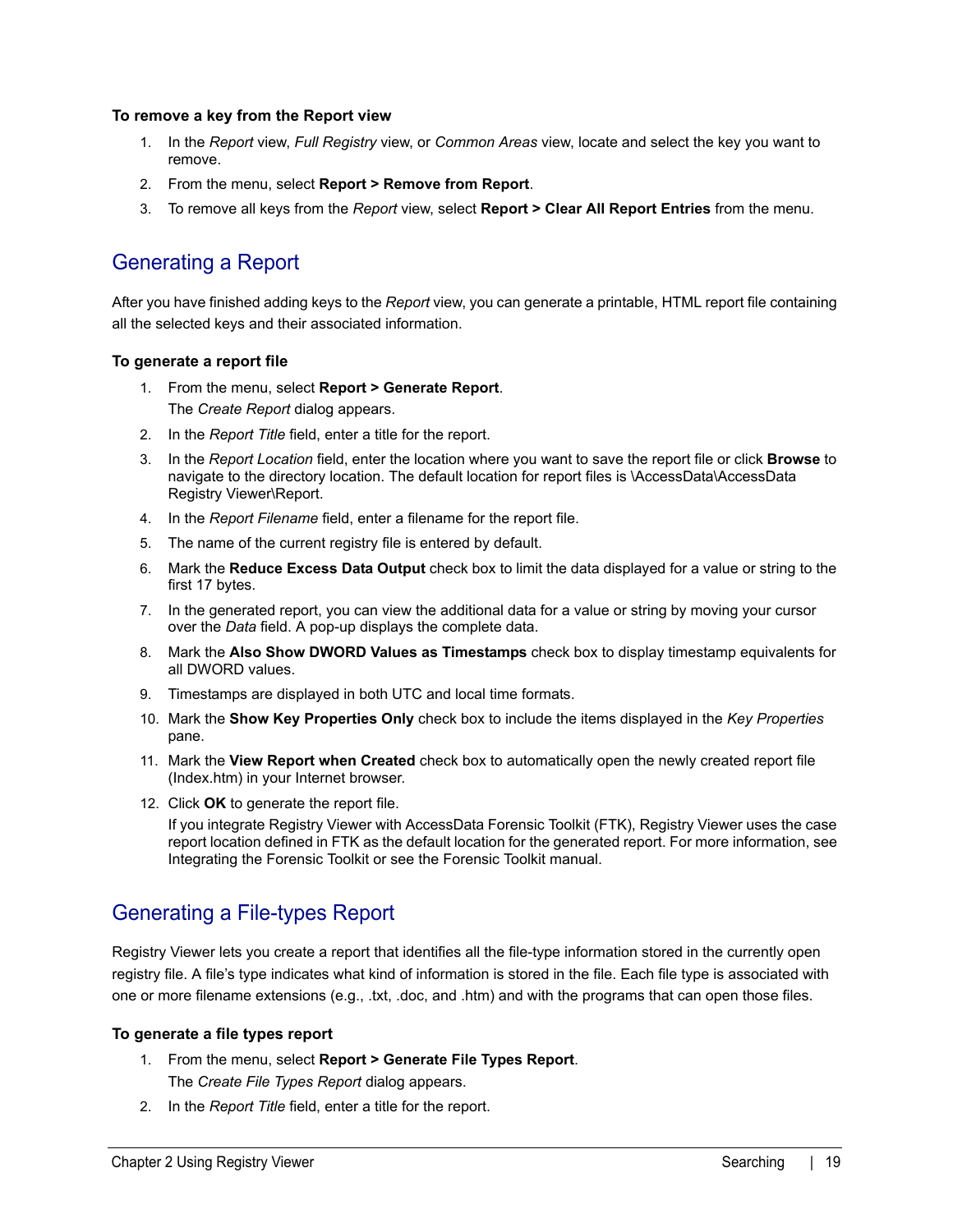- 3. In the *Report Location* field, enter the location where you want to save the report file, or click **Browse** to navigate to the directory location. The default location for report files is \AccessData\AccessData Registry Viewer\Report.
- 4. In the *Report Filename* field, enter a filename for the report file. The name "<current registry file> filetypes" is entered by default.
- 5. Mark the **View Report when Created** check box to automatically open the newly created report file (\*.htm) in your Internet browser.
- 6. Click **OK** to generate the report file.

### <span id="page-19-0"></span>*Defining a Summary Report*

In addition to creating reports by adding keys to the *Report* view, Registry Viewer gives you the option to define summary reports. Summary reports differ from those created in the *Report* view in three important ways:

- You add individual key values to a summary report definition. Unlike the Report view in which adding a key automatically adds all the values contained in that key, a summary report definition allows you to select and add individual key values from any key in the registry file. Summary report definitions allow you to create reports that contain only those key values of forensic interest. You can also create multiple summary report definitions for the same registry file, each targeted to a different area of an investigation.
- You can group the added key values into user-defined sections. In a summary report definition, key values can be grouped in up to ten different sections. When the summary report is generated, grouped key values appear together under a specified section heading. You can use sections to combine information from different areas of a registry file. For example, you can group together all the key values containing information about a specific user (e.g., username, visited Internet Websites, and MRU lists).
- Summary report definitions are saved between registry files and sessions. Registry Viewer automatically saves the summary report definitions that you create. You can use these saved definitions again and again to generate summary reports from different registry files. The resulting reports contain the same key values, grouped in the same sections, but the actual information associated with those values is, of course, specific to each registry file.

#### **To define a summary report**

- 1. Open the view that contains the key values you want to add.
- 2. In the registry tree, locate and select the key that contains the values you want to add.
- 3. Do one of the following:
	- Select **Report > Define Summary Report**.
	- Right-click the key and select **Define Summary Report** from the quick menu. The *Define Summary Report* dialog opens.
- 4. In the *Summary Report Title* field, enter a name for the summary report definition. The name of the selected key is entered by default.

The *Summary Report Title* appears in the *Summary Reports* dialog and is also the filename for all reports generated with this definition. Be sure to choose a descriptive, easily identifiable name.

5. Define wildcard keys, if needed.

6. In the *Summary Key* registry tree, locate and select a key that contains key values you want to add. The key's values are displayed in the *Available Items* list.

**Note:** A wildcard key allows you to add key values to the summary report definition for keys that may exist in the current registry file. There are two types of wildcard keys: a wildcard that finds the specified key values in any of the direct subkeys of a selected parent key, and a wildcard that finds the specified key values in the selected key and any of its descendants. For more information, see [Adding Wildcard Keys to a Summary Report \(page 21\).](#page-20-0)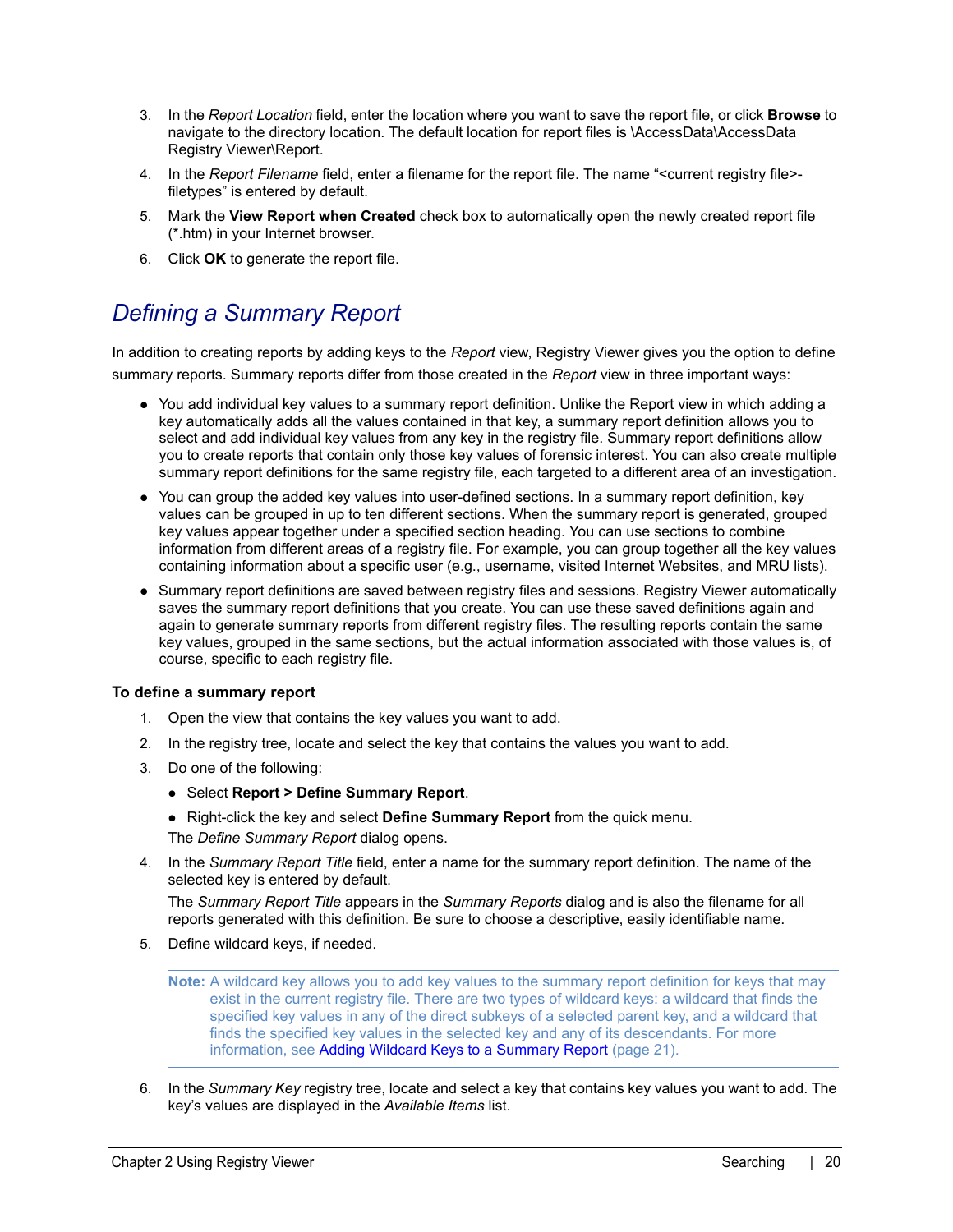- 7. If you want to group added key values into sections:
	- 7a. Select the appropriate section number (1–10) from the drop-down list. You must define sections sequentially (i.e., define section 1 first, then section 2, and so forth).
	- 7b. In the *Section Title* field, enter a name for the section. This is the name that appears as the section heading in a generated report, so be sure to choose a descriptive name.
- 8. Add specific key values to the summary report definition by doing any of the following:
	- Select a key value in the *Available Items* list and click **Add Value**.
	- Press the **Ctrl** button and click to select multiple key values. Click **Add Value** to add all the selected values to the report definition.
	- To add all the key values in the *Available Items* list, click **Select All > Add Value**. The key values appear in the *Included Items* list.
- 9. Select **Match any item >Add Value** to add a key-value wildcard to the summary report definition. A key-value wildcard reports all values for the selected key, even if those values change in name or number between registry files. For example, you can use a key-value wildcard to return all the values in the MUICache key, even though the number and names of those key values (program paths, links, etc.) are unique to each registry file.
- 10. Click **Add Unlisted Value** to specify a value for the selected key that is not available in the current registry file.
- 11. In the *Add an Unlisted Value* dialog, enter the name of the key value and then click **OK** to add it to the summary report definition. For example, if you know that a software key often contains a Version value, but that value is not present in the current registry file, you can still add it to the summary report definition using the Add Unlisted Value option. If you then use the summary definition to create reports from other registry files, the Version value is reported whenever it is present.
- 12. To remove key values from the *Included Items* list, do one of the following:
	- Select a key value and click **Remove Value**.
	- Click **Remove All** to remove all key values in the list.
- 13. Click **Preview Report** to generate and view a printable HTML report file from the summary report definition. Preview reports are temporary: they are deleted from memory when you close the browser window.
- 14. To generate a saved report, you must save the summary report definition and then generate the report from the *Managing Summary Reports* dialog.
- 15. When finished, click **Save and Close** to save the summary report definition, and to exit the dialog. After you have created a summary report definition, you can use the *Manage Summary Reports* feature to generate and view additional summary report files.

### <span id="page-20-0"></span>Adding Wildcard Keys to a Summary Report

When you define a summary report, you add values from specific keys. Because each key has a set name and registry path, Registry Viewer can locate those keys in any registry file, and include their values in the generated report. Some keys, however, have names that change among registry files.

For example, registry files often include username keys, where the name of each key is the name of a user with an account on that computer. Because a username key is unique to a specific file, Registry Viewer cannot use its name and registry path to locate similar keys in other registry files.

A wildcard key allows you to select and include key values from the subkeys under a selected parent key, even though the number and names of those subkeys change from registry file to registry file. Using a wildcard key allows you to include username key values in a summary report definition.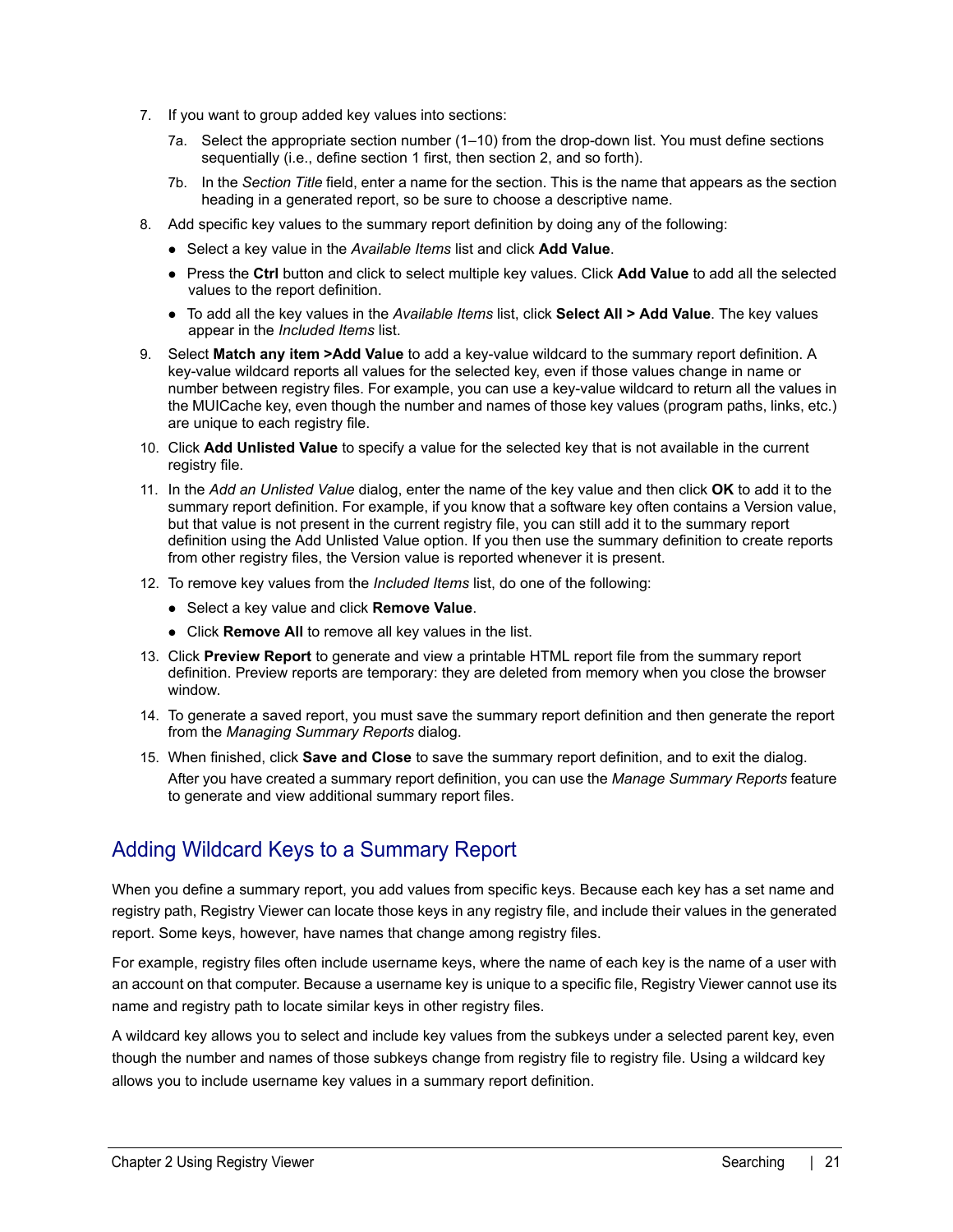When you add a wildcard key, you select a parent key that contains the subkeys you want to include in the report. You can then add specific key values from these subkeys (or children) to the summary report definition. Each value needs to be added only once for all the subkeys. When you generate the summary report, Registry Viewer uses the parent key's name and registry path to locate all of its subkeys, and display the selected key value information for each one.

For example, you may want to a summary report to include password and login key values for each username key in a registry file. In the current file, there are two username keys, peter1 and paul2. Both are children of Users key. To set the wildcard key, you select the Users key as the parent key. You then select the peter1 subkey and add its password and login key values to the definition. When you generate the summary report, Registry Viewer first lists the password and login key value information for peter1, then the password and login information for paul2.

Suppose you then use the summary report definition to create a report from a different registry file. In this file, the Users key contains three children: mary1, mary2 and mary3. The generated report lists the password and login information for mary1, followed by the password and login information for mary2, then mary3. If mary3 doesn't have a defined password, "This summary report item does not exist in the current registry file" displays for that value.

### **To add a wildcard key to a summary report definition**

- 1. In the *Summary Key* registry tree, locate and select the parent key of the subkeys you want to include in the report.
- 2. In the *Wildcard Key* definition box, select the type of wildcard key you want to add:
	- *Match All Immediate Children* finds the specified key values in the direct subkeys of only the selected parent key.
	- *Match the Entire Subtree* finds the specified key values in the selected parent key and any of its descendants.
- 3. Click **Use Currently Selected Key**.

The full registry path of the parent key appears in the *Wildcard Key* field.

### <span id="page-21-0"></span>*Managing Summary Reports*

After you have created a summary report definition, you can use the Manage Summary Reports feature to preview and generate a printable HTML report file containing the summary report's selected key values and associated information. You can also edit or delete existing summary report definitions.

### **To manage summary report definitions**

Select **Report > Manage Summary Reports** from the menu. The *Summary Reports* dialog lists the available summary report definitions.

### Previewing a Summary Report

When you preview a summary report, Registry Viewer generates a temporary report using the information in the currently open registry file and then displays it in Internet Explorer. Preview reports are not saved; they are deleted from memory when you close the browser window.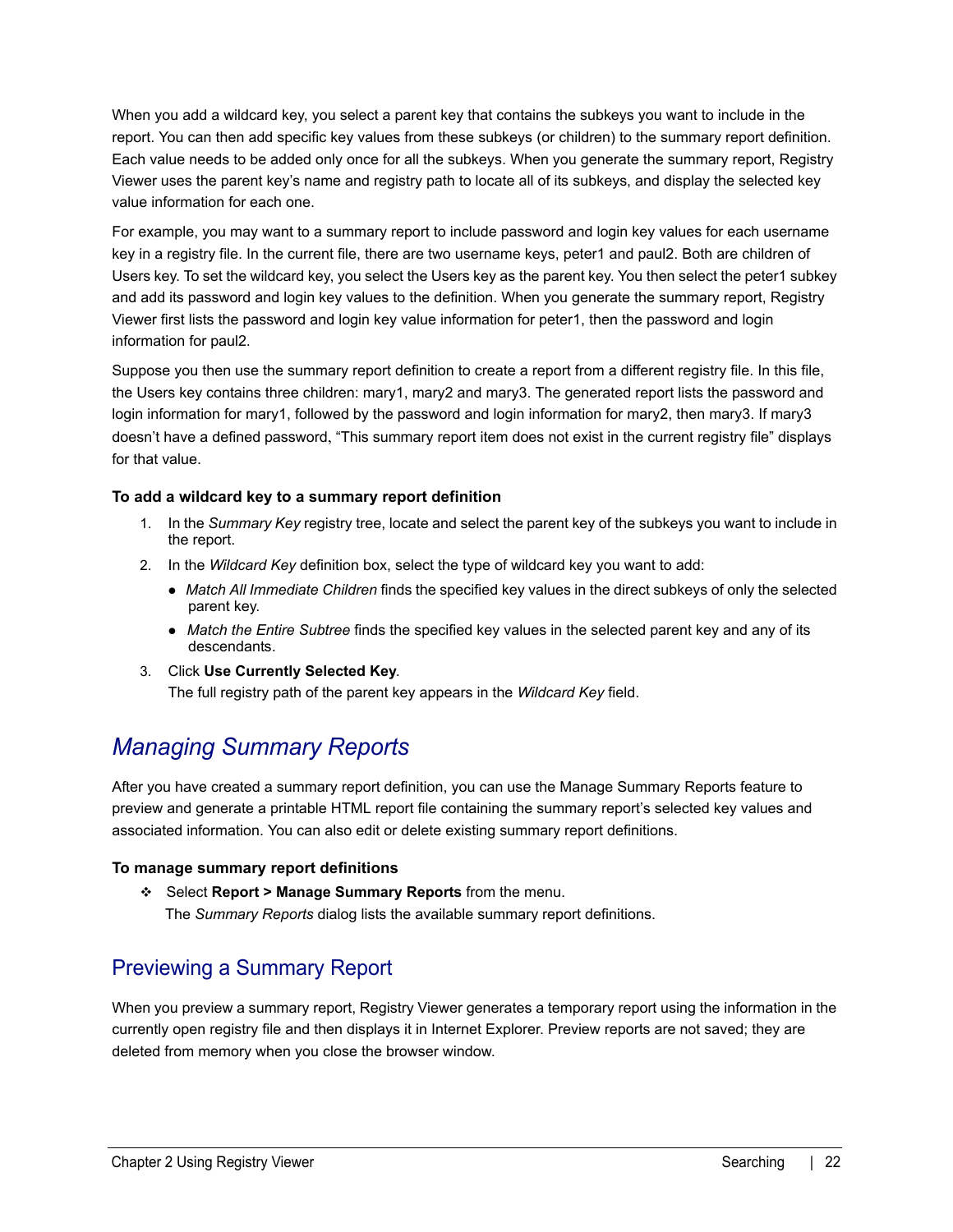#### **To preview a summary report**

- 1. In the *Available Summary Reports* list, select the report definition.
- 2. Mark the R**educe Excess Data Output** check box to limit the data displayed for a value or string to the first 17 bytes. In the generated report, you can view the additional data for a value or string by moving your cursor over the Data field. A pop-up displays the complete data.
- 3. Mark the **Also Show DWORD Values as Timestamps** check box to display timestamp equivalents for all DWORD values. Timestamps are displayed in both UTC and local time formats.
- 4. Click **Preview**.

Registry Viewer asks if you want to include Empty Values in this report.

- Click **Yes** to include all defined key values, even if they contain no data.
- Click **No** to include only those key values that contain data.
- 5. Registry Viewer opens the summary report file in Internet Explorer.

### Generating a Summary Report

When you generate a summary report, Registry Viewer uses the selected report definition to extract the specified key values from the currently open registry file. The resulting report is then saved.

#### **To generate a summary report**

- 1. In the *Available Summary Reports* list, select the report definition.
- 2. Mark the **Reduce Excess Data Output** check box to limit the data displayed for a value or string to the first 17 bytes. In the generated report, you can view the additional data for a value or string by moving your cursor over the Data field. A pop-up displays the complete data.
- 3. Mark the **Also Show DWORD Values as Timestamps** check box to display timestamp equivalents for all DWORD values. Timestamps are displayed in both UTC and local time formats.
- 4. Click **Generate** to make the HTML report file. Registry Viewer asks if you want to include Empty Values in this report.
	- Click **Yes** to include all defined key values, even if they contain no data.
	- Click **No** to include only those key values that contain data. The generated file is automatically saved in the \AccessData\AccessData Registry Viewer\Reports folder. A time and date stamp is added to the filename for easy identification.
- 5. After the report generates successfully, click **OK**.
- 6. To view a generated report, select **Report > View Existing Reports** from the menu.

### Editing a Summary Report Definition

Registry Viewer allows you to edit previously created summary report definitions.

#### **To edit a summary report definition**

- 1. In the *Available Summary Reports* list, select the report definition.
- 2. Click **Edit**. The *Define Summary Report* dialog opens.
- 3. Edit the summary report definition as needed.
- 4. Click **Save and Close** to save your changes. Changes made to a summary report definition are permanent and affect all subsequent reports generated from that definition.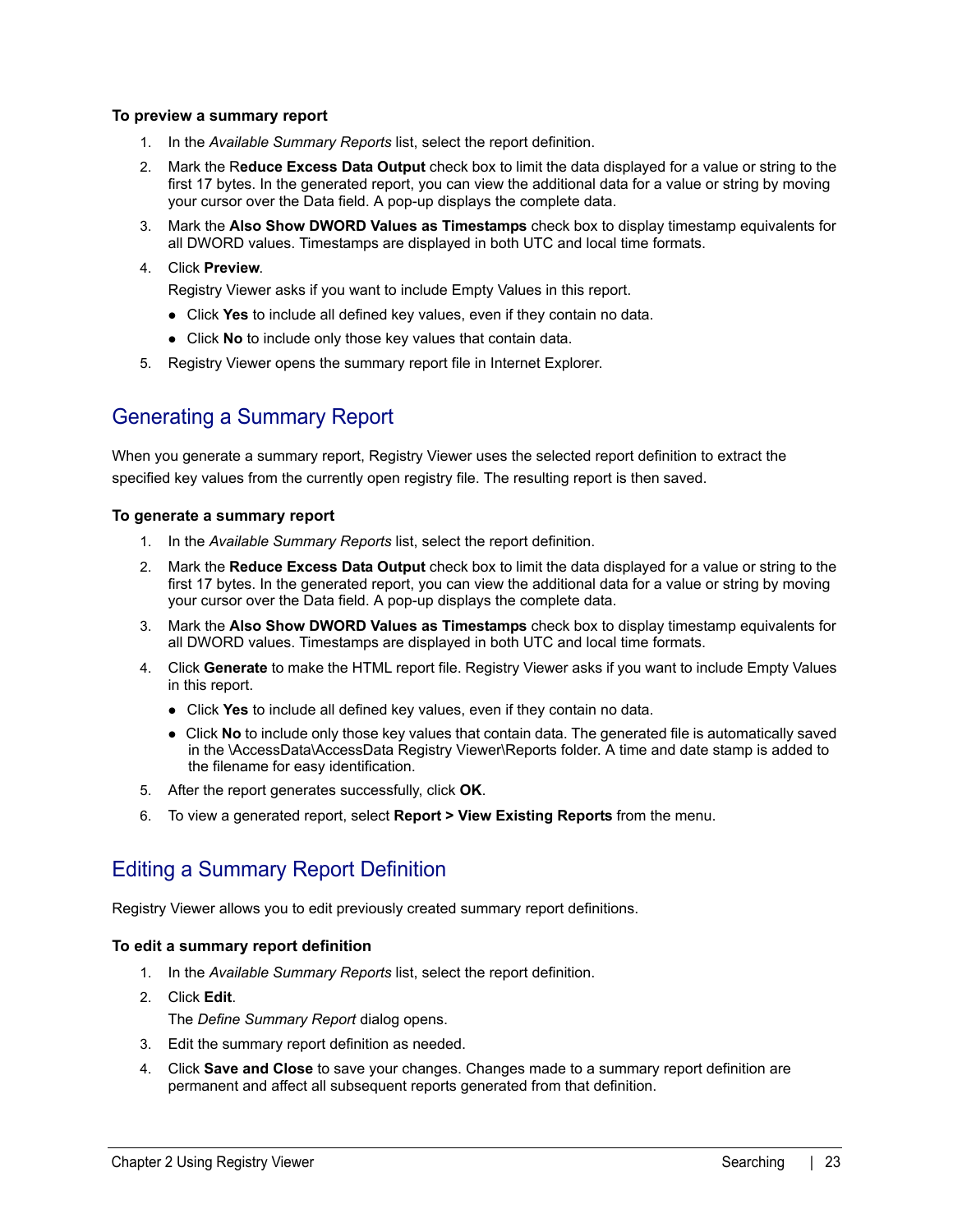### Deleting a Summary Report Definition

Registry Viewer lets you delete previously created summary report definitions. Deleting a report definition does not delete any summary report files generated from that definition.

#### **To delete a summary report definition**

- 1. In the *Available Summary Reports* list, select the report definition.
- 2. Click **Delete**.

Registry Viewer asks if you want to permanently delete the summary report definition.

3. Click **Yes** to delete the definition.

### <span id="page-23-0"></span>*Integrating Registry Viewer with Other AccessData Tools*

AccessData forensic tools generate lists of words from the drive images taken. These word lists are then used to attack passwords and open locked files and computers. Much of the functionality of these tools overlaps, and understanding how the programs work together will help you apply them to your cases.

The AccessData Forensic Toolkit (FTK) indexes drive image files from which you can create your wordlists. This index includes all non-encrypted data in registry files such as the System Software and the unencrypted portions of the ntuser.dat file. By itself, FTK can't index encrypted portions of registry files such as the Protected Storage area of the registry files desired. FTK utilizes Registry Viewer to decrypt and obtain word lists from these files. Registry Viewer can also create an individual word list from a single registry file.

Use FTK to create your initial indexes and word lists. Use Registry Viewer to access the encrypted areas of ntuser.dat, then add Registry Viewer's word list to the larger FTK word lists. One large, comprehensive word list will be easier to manage, and more efficient to apply to your case.

### Integrating Registry Viewer with the Forensic Toolkit (FTK)

Integrating Registry Viewer with FTK allows you to seamlessly view registry files and create registry reports from within FTK. Any created reports are saved by default in the current FTK case report location.

Integration also allows you to extract and open registry files on the fly from hard drive images. FTK automatically creates a temporary registry file from the image and opens it in Registry Viewer; after you're finished, FTK deletes the temporary file.

### **To run Registry Viewer from FTK**

- 1. In FTK, open an existing case by selecting **File > Open Case**.
- 2. If you have chosen to always display the FTK Startup screen, select **Open an Existing Case** and then click **OK**.
- 3. Select the case you want to open.
- 4. Select **File > Registry Viewer**.
- 5. Select the registry file you want to view and then click **View File**.
- 6. If you have located registry files in the case in FTK, you can right-click on a file and then select View in Registry Viewer.

Registry Viewer automatically launches.